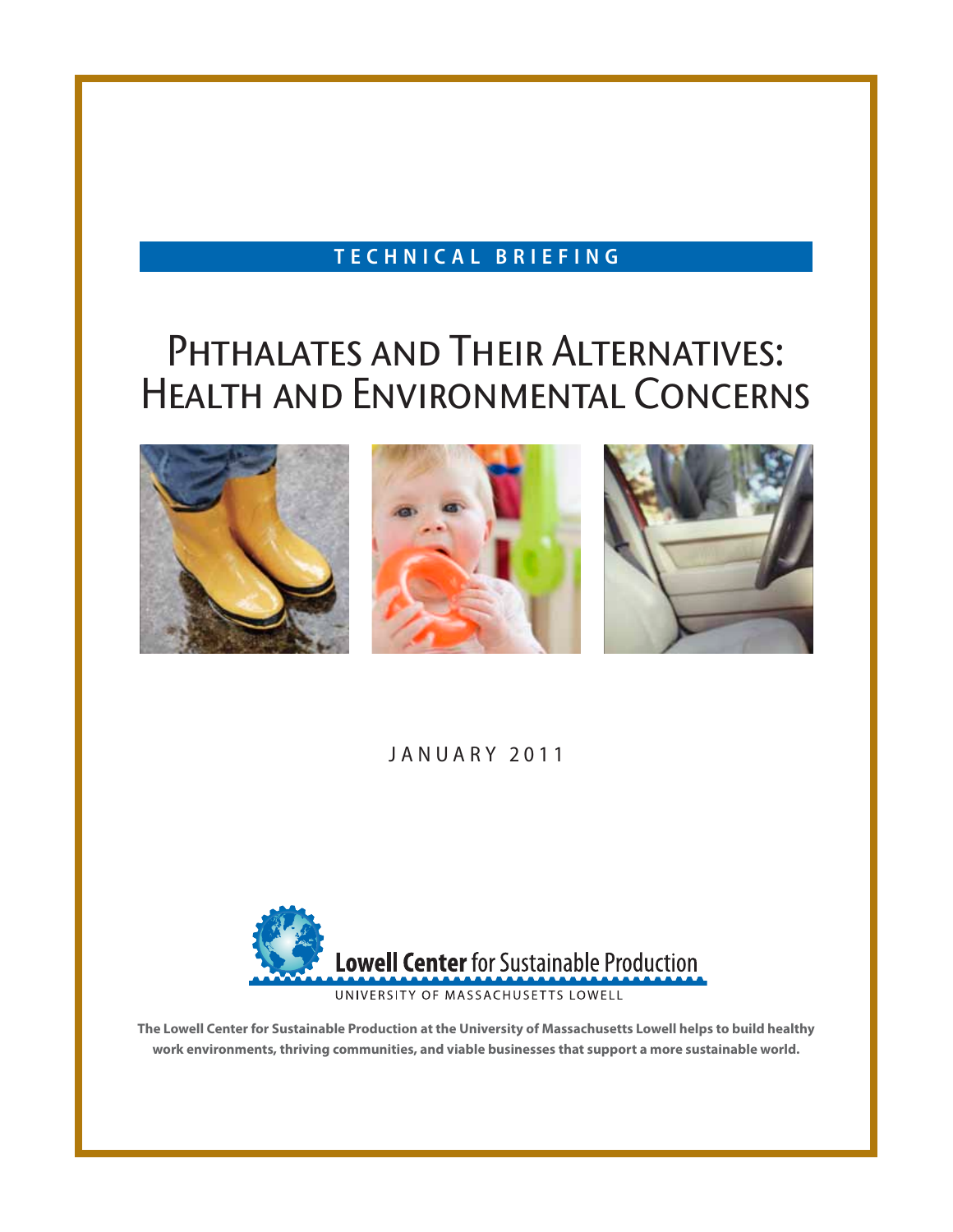The Lowell Center for Sustainable Production at the University of Massachusetts Lowell developed this technical briefing to provide an overview of alternatives to phthalates used as plasticizers in a wide range of polyvinyl chloride (PVC) plastic products, with particular emphasis on children's products. The document describes uses of and products containing phthalates (Table 1) and outlines some of the health and environmental concerns raised regarding these substances.

Drop-in substitutes are an attractive solution for manufacturers as they do not require a major production process change, but they may also pose health and environmental concerns, which are summarized in Table 2. Another solution for manufacturers is to choose a type of plastic that does not require a plasticizer. This document identifies petroleum-based and biobased plastics that do not require the use of phthalates and describes the known human health and environmental concerns of these alternative plastics (Tables 3 and 4).

We gratefully acknowledge the support of the New York Community Trust for our continued work on sustainable products.

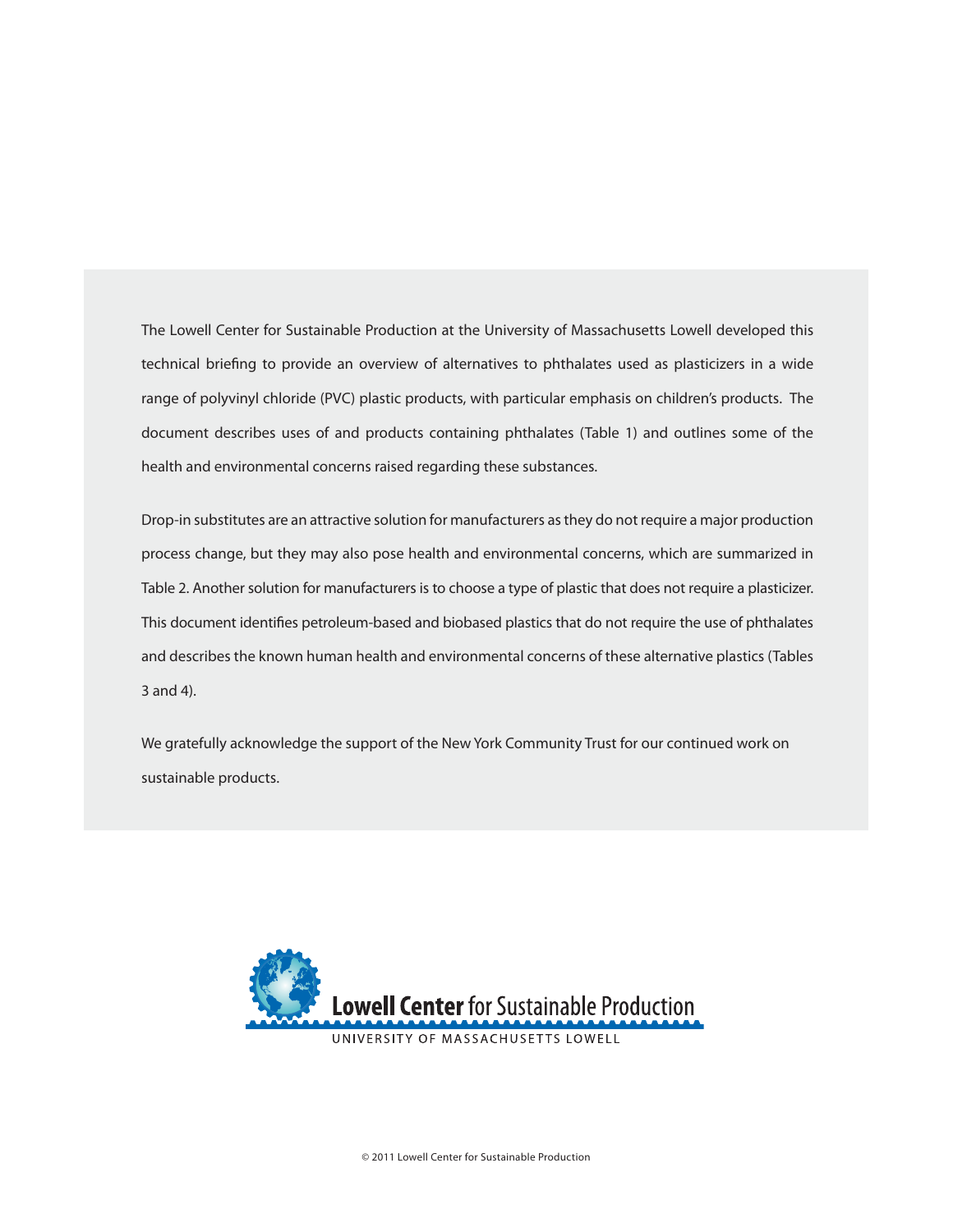# **CONTENTS**

| Why There is Concern about Phthalates                      | $\overline{4}$ |
|------------------------------------------------------------|----------------|
| <b>Sources of Exposure to Phthalates</b>                   | 6              |
| <b>Human Health and Environmental Concerns</b>             | 7              |
| <b>Chemical Alternatives to Phthalates</b>                 | 8              |
| <b>Alternative Plastics that Do Not Require Phthalates</b> |                |
| Petroleum-Based                                            | 13             |
| <b>Biobased</b>                                            | 16             |
| <b>References</b>                                          | 21             |

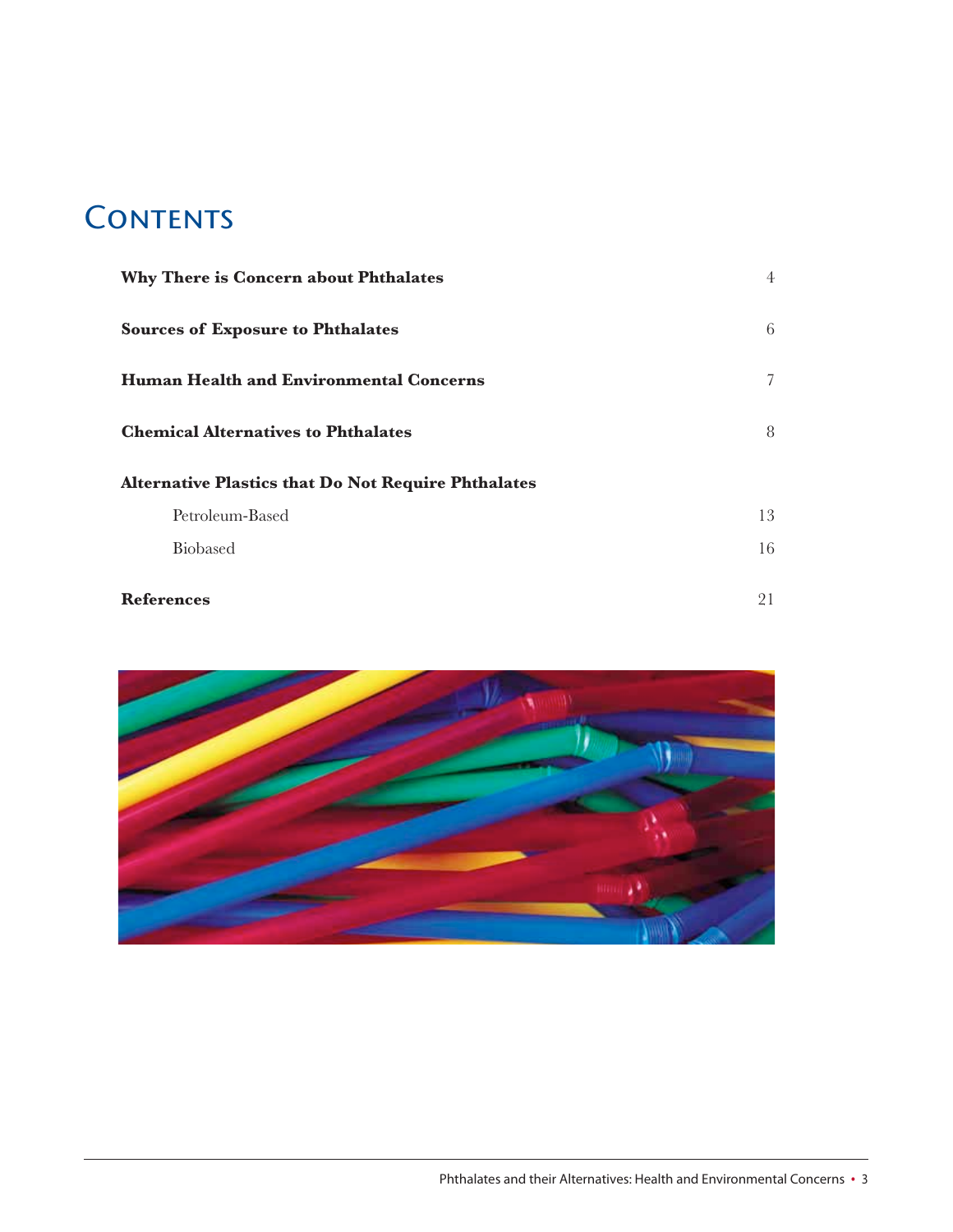# WHY THERE IS CONCERN ABOUT PHTHALATES

hthalates are a class of synthetic chemicals that are widely used in a variety of consumer products including medical devices, food wrap, building materials, packaging, automotive parts, children's to and childcare article hthalates are a class of synthetic chemicals that are widely used in a variety of consumer products including medical devices, food wrap, building materials, packaging, automotive parts, children's toys, and childcare articles made of polyvinyl chloride (PVC). The annual global production of phthalates is estimated to be 11 billion pounds. The addition of phthalates to PVC makes this brittle plastic monly phthalates. Phthalates are also used as solvents in many applications and in cosmetics to hold fragrance, reduce cracking of nail polish, reduce stiffness of hair spray, and make products more effectively penetrate and moisturize the skin. Six of the commonly used phthalates in consumer products are di-(2-ethylhexyl) phthalate (DEHP), diisononyl phthalate (DINP), dibutyl phthalate (DBP), diisodecyl phthalate (DIDP), di-n-octyl phthalate (DnOP), and benzyl butyl phthalate (BBP or BzBP).

Phthalates have been identified as reproductive and developmental toxicants, though their toxicity varies somewhat depending on the specific phthalate structure. In addition, the US EPA classifies DEHP and BBP as probable and possible human carcinogens respectively. Further, phthalates are not chemically bound to the PVC polymer. Thus, over time they leach out of products and diffuse into the air, water, food, house dust, soil, living organisms, and other media, particularly under conditions involving heat. Because of health concerns, as of February 2009 the Consumer Product Safety Improvement Act restricted DEHP, DBP, and BBP in children's toys and childcare articles in concentrations exceeding 0.1 percent. DINP, DIDP and DnOP are prohibited pending additional study and review. a

Although six phthalates are now restricted from children's products in the US and European Union (EU), they are unregulated and continue to be used in toy making in many other parts of the world, such as China and India. In addition, children continue to be exposed to phthalates in cosmetics and personal care products such as nail polish, lotion, shampoo, soap, and hair spray. School supplies made of PVC such as notebooks and binders, art supplies, backpacks, lunchboxes, paperclips, and umbrellas may contain phthalates. Raincoats, boots, handbags, and soft plastic shoes such as flip-flops may also contain phthalates.

Other consumer products may also be direct or indirect sources of phthalate exposure. These include medical devices such as plastic tubing and intravenous storage bags, floor tiles, automotive parts, food wrap, paints, home furnishings, pharmaceutical coatings, and electrical cords. Table 1 identifies six common phthalates, their primary function, and the products in which they are used.

According to the Consumer Product Safety Commission (CPSC), a children's toy is a product intended for use by a child 12 years or younger for playing and a childcare article is a product that a child 3 years of age or younger uses for sleeping, feeding, sucking or teething.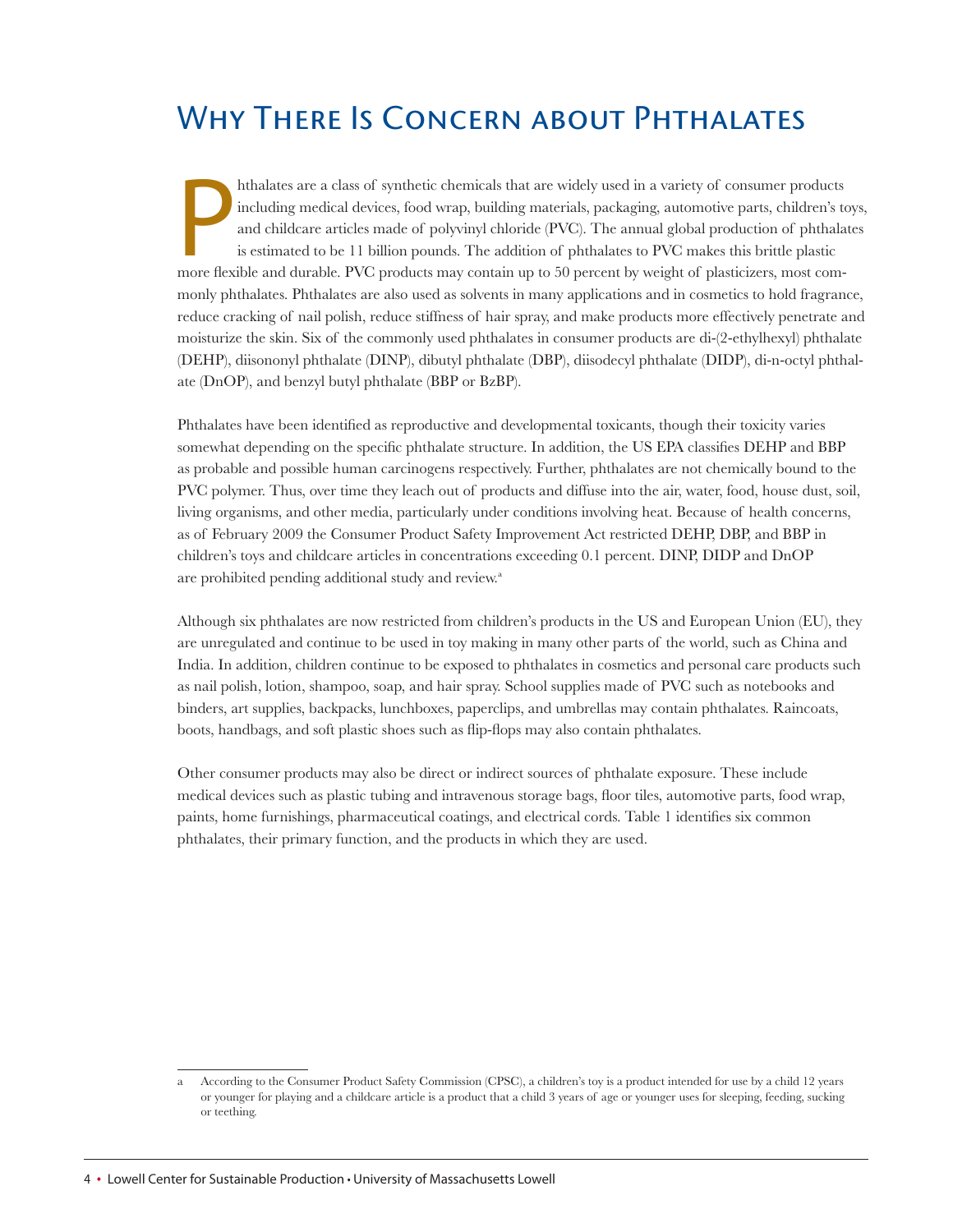

#### TAbLE 1 **Six Common Phthalates, Their Primary Functions and Products in Which They Are Used**

| <b>Phthalate</b> | <b>Function(s)</b>                                                                                                                              | Product(s)                                                                                                                                                                                                                                                                                                                 |
|------------------|-------------------------------------------------------------------------------------------------------------------------------------------------|----------------------------------------------------------------------------------------------------------------------------------------------------------------------------------------------------------------------------------------------------------------------------------------------------------------------------|
| <b>DEHP</b>      | Primarily used as a plasticizer<br>for $PVC[1]$ .                                                                                               | Dolls, shoes, raincoats, clothing, medical devices (plastic tubing<br>and intravenous storage bags), furniture, automobile upholstery,<br>and floor tiles [1,7].                                                                                                                                                           |
| <b>DINP</b>      | Primarily used as a plasticizer<br>for PVC [1].                                                                                                 | Teethers, rattles, balls, spoons, toys, gloves, drinking straws, rubber,<br>adhesives, ink, sealant, paints and lacquers, food and food related<br>uses, clothes, shoes, car and public transport interior [1,3,13].                                                                                                       |
| <b>DBP</b>       | Used as a plasticizer for PVC,<br>poly vinyl alcohol (PVA) and<br>rubber. Also used as solvent<br>and fixative in paint and<br>cosmetics [1,9]. | Latex adhesives, sealants, car care products, cosmetics, some inks<br>and dyes, insecticides, food wrapping materials, home furnishing,<br>paint, clothing and pharmaceutical coating. (may sometimes be<br>present in toys as impurity or by-product in trace amounts) [1,9].                                             |
| <b>DIDP</b>      | Primarily used as a plasticizer<br>for PVC [1].                                                                                                 | Electrical cords, leather for car interiors and PVC flooring [1].                                                                                                                                                                                                                                                          |
| <b>DnOP</b>      | Primarily used as a plasticizer<br>for PVC [1].                                                                                                 | Floorings, tarps, pool liners, bottle cap liners, conveyor belts and<br>garden hoses [1].                                                                                                                                                                                                                                  |
| <b>BBP</b>       | Used as a plasticizer for PVC,<br>polyurethane, polysulfide and<br>acrylic-based polymers [12].                                                 | Vinyl flooring, sealants, adhesives, car care products, automotive<br>trim, food conveyor belts, food wrapping material, and artificial<br>leather. (low concentrations have been detected in baby equip-<br>ment and children's toys as by-products and impurities; not<br>intentionally added to those products) [1,12]. |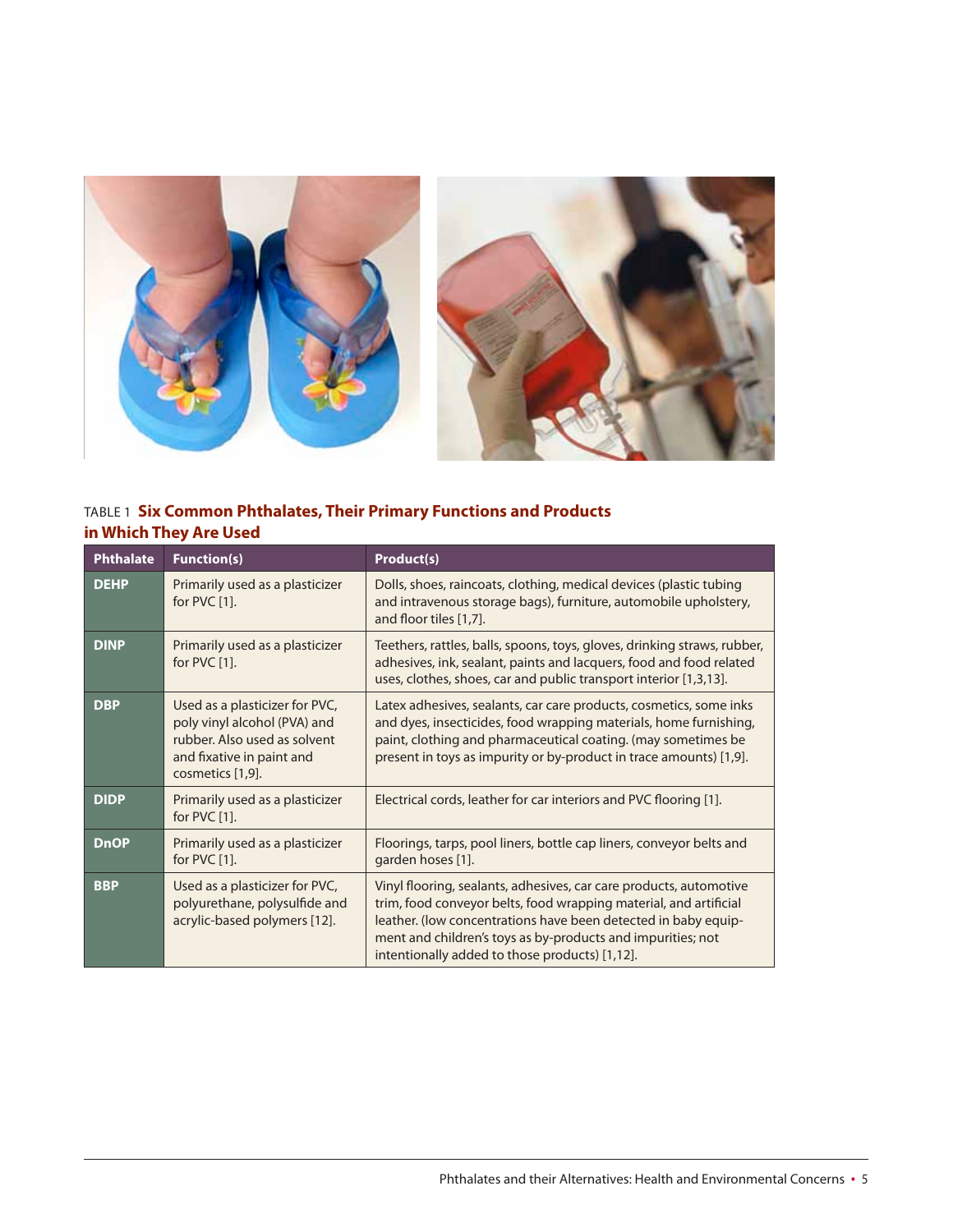## Sources of Exposure to Phthalates

Ince phthalates are not chemically bound to the PVC polymer, they can be released from products or dissolve upon contact with liquids or fats. Phthalates have low volatility and are slowly released from PVC products during ince phthalates are not chemically bound to the PVC polymer, they can be released from products or dissolve upon contact with liquids or fats. Phthalates have low volatility and are slowly released from PVC products during use, diffusing into the air. They are also released into the environment during their production, processing and waste disposal. Once in the environment, phthalates bind to exposure to phthalates occurs through inhalation and ingestion of contaminated air and food as well as from skin contact. Food may become contaminated when it comes in contact with packaging that contains phthalates.



For the general population, this may be a major source of exposure. Children may be exposed to higher concentrations of phthalates from food consumption because they tend to consume more food than adults relative to their body weight [1, 4]. Studies of skin exposure to phthalates are limited, but this route is thought to be insignificant [2].

An additional exposure route for young children is through mouthing toys, childcare articles, and other products containing phthalates. Through mouthing of these products, phthalates can dissolve in saliva and become absorbed into the body [2]. According to the CPSC, the duration of mouthing activity for toys and childcare articles varies by age [3]. A study by the US Center for Disease Control and Prevention (CDC) found that younger children's higher concentration of phthalates may be partly due to

mouthing of toys and childcare articles as well as coming into closer contact with PVC flooring products [4]. The extent of oral absorption through mouthing of phthalate-containing products at amounts to which children are expected to be exposed is not well studied. In addition to the length of time of mouthing activity, oral absorption depends on the migration rate of the phthalate in the product that is being mouthed. Studies suggest 100 % oral absorption of phthalates such as DEHP and DINP at daily exposure levels [3, 8, 13].

Fetal exposure to phthalates has been shown to be correlated with maternal exposure. Neonates and developing fetuses at critical points in their development may be exposed through maternal use of PVC products. For example, major medical uses of PVC are in blood and plasma bags, as well as intravenous bags and tubing which may contain as much as 80 percent DEHP, the most frequently used plasticizer in medical devices. Other uses include intestinal feeding and dialysis equipment, catheters, and gloves. Phthalates may leach when the medical device is heated or when the PVC comes into contact with blood, drugs, or intravenous fluids. Newborns and children in pediatric settings may receive the highest doses from blood transfusions, extra corporeal oxygenation, and respiratory therapy [4, 11, 40].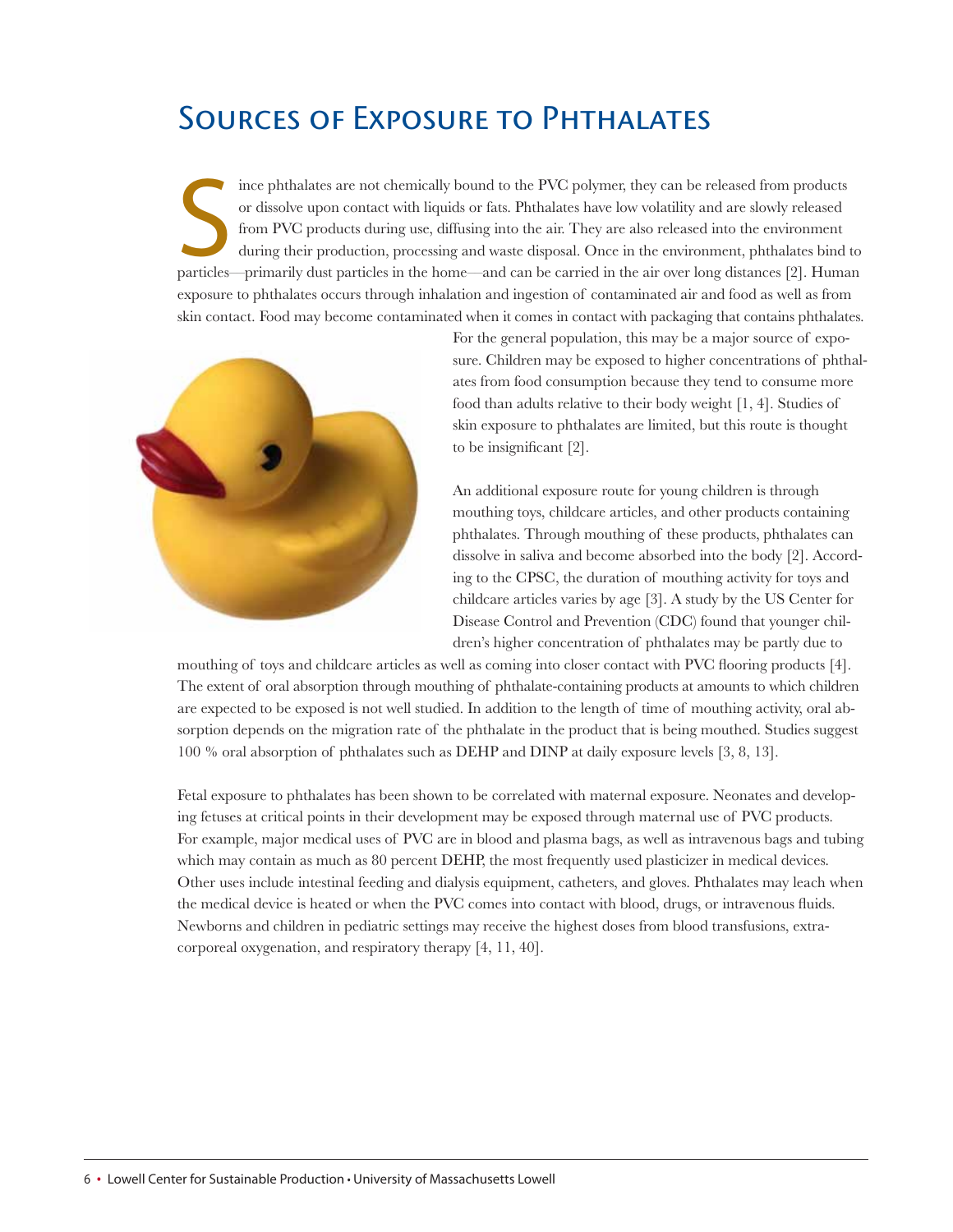

## Human Health and Environmental Concerns

ost of the early studies on the health effects of phthalates experimented with doses adminis-<br>tered to laboratory animals above human exposure levels. In recent years however, researche<br>have noted health effects such as re tered to laboratory animals above human exposure levels. In recent years however, researchers have noted health effects such as reproductive abnormalities and developmental effects in animals given doses of phthalates similar to those to which humans are exposed. Epidemiologic possible association between exposure to phthalates and male reproductive malformation, sperm damage, fertility impairment, female reproductive tract diseases, early puberty in girls, asthma, and thyroid effects. Adverse effects on the lungs, liver and kidneys have been observed in animals and in some limited human studies.

Phthalates may also pose risks for aquatic and terrestrial ecosystems particularly in the vicinity of phthalate processing industries. Some phthalates are bioaccumulative and have been detected in aquatic organisms. For example, BBP has been shown to be toxic to aquatic organisms and may cause long-term adverse effects in aquatic environments. Studies suggest BBP may have endocrine disrupting effects in fish. Birds and mammals may suffer impacts from food chain exposures. However, other phthalates such as DEHP have the potential to biodegrade under aerobic conditions. [See 2, 4, 8, 11, 13, 24, 28, 29, 30, 31, 42, 50.]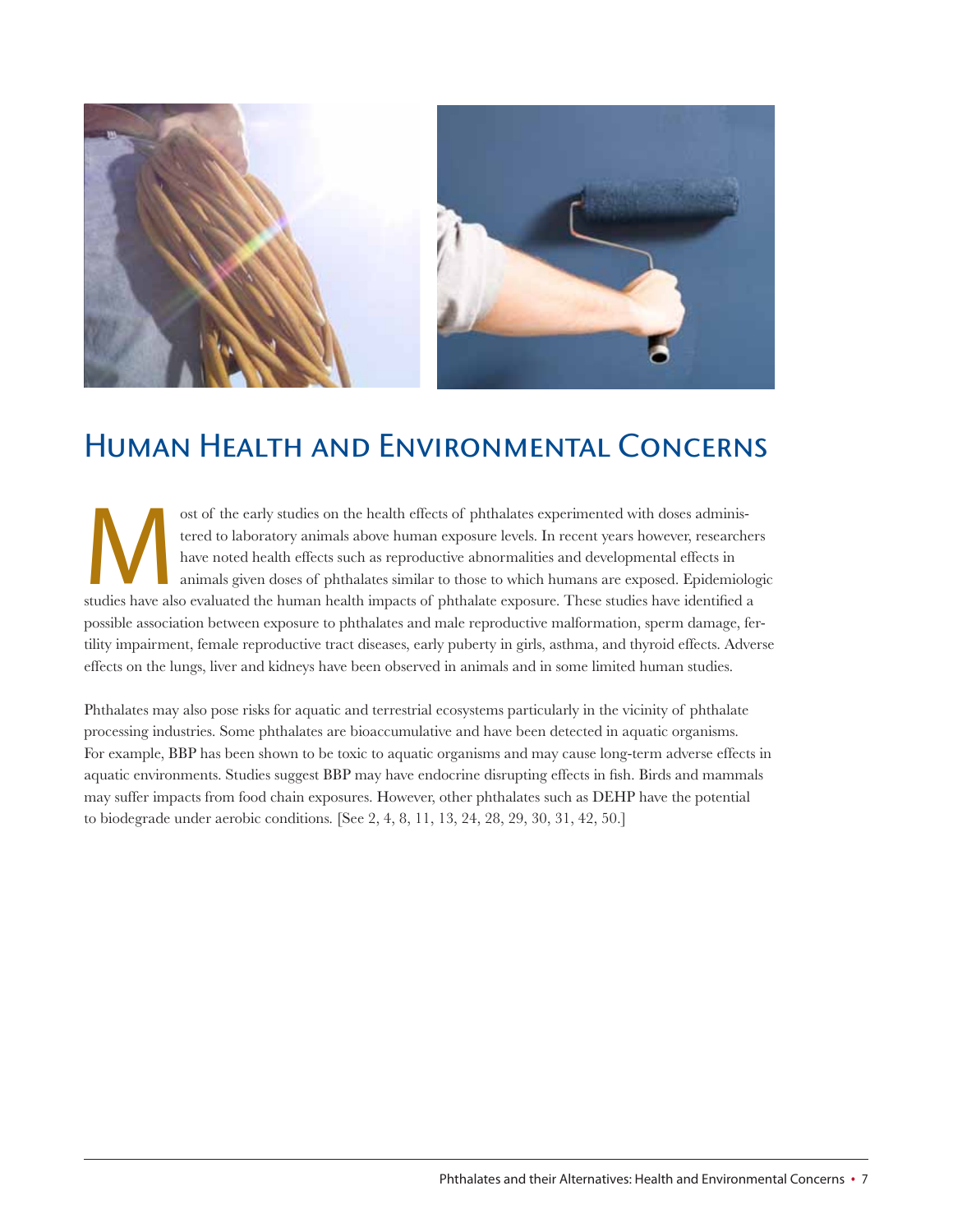# Chemical Alternatives to Phthalates

number of substances have been identified as alternative plasticizers. These alternatives include citrates, sebacates, adipates, and phosphates. They are being substituted in products that traditions use phthalates, such a citrates, sebacates, adipates, and phosphates. They are being substituted in products that traditionally use phthalates, such as toys, childcare articles and medical devices. In addition to their application as alternative PVC plasticizers, these substances are also being used as solvents and fixatives in cosmetic products, inks, adhesives, and other consumer products.

Most of these alternative plasticizers are not well studied with regard to their potential effects on human health and the environment. Although many of these alternatives show promising application potential, significant exposure may lead to adverse health effects. Like phthalates, these alternative plasticizers are not chemically bound to the polymer and can leach out of products. Some documented effects from exposure to the alternative plasticizers that are currently being used in children's products and other consumer products include eye, skin, and respiratory irritations. There is also evidence of effects on the kidney, liver, spleen, testes, and uterus. Most evidence on human health effects is derived from laboratory studies as few epidemiologic studies have been conducted on these materials. In addition, some alternative plasticizers may be toxic to aquatic organisms and may not biodegrade in the environment. Table 2 identifies some alternative plasticizers currently used in children's and other consumer products, and their potential health and environmental effects.

| <b>Alternative</b>                                                 | <b>Function/Product</b>                                                                                                                                                                                                                                                                                                                                                                                           | <b>Human Health Concerns</b>                                                                                                                                                                                                                                                                                                                                                                     | <b>Environmental</b><br><b>Concerns</b>                                                                                                                                                                                                                                             |
|--------------------------------------------------------------------|-------------------------------------------------------------------------------------------------------------------------------------------------------------------------------------------------------------------------------------------------------------------------------------------------------------------------------------------------------------------------------------------------------------------|--------------------------------------------------------------------------------------------------------------------------------------------------------------------------------------------------------------------------------------------------------------------------------------------------------------------------------------------------------------------------------------------------|-------------------------------------------------------------------------------------------------------------------------------------------------------------------------------------------------------------------------------------------------------------------------------------|
| <b>ATBC:</b><br><b>Acetyl tributyl</b><br>citrate                  | Primarily used as a plasti-<br>$\bullet$<br>cizer in cosmetic products,<br>toys, vinyl, adhesives,<br>medical devices, pharma-<br>ceutical tablet coatings,<br>food packaging, flavoring<br>substance in foods, print-<br>ing inks and plastics in<br>concrete.<br>Also used as a surface<br>$\bullet$<br>lubricant in the manufac-<br>ture of metallic articles<br>that contact food<br>$[14, 15, 17, 19, 21]$ . | Intravenous exposure affects<br>the central nervous system<br>and blood in laboratory<br>animals. May have moderate<br>irritation effects on eyes and<br>increase liver weights [21].<br>Studies show that it inhibits<br>$\bullet$<br>the proliferation of Lymph<br>node T cells [16].<br>Exhibits fire and explosive<br>hazard in the presence of<br>strong oxidizers and nitrates<br>$[14]$ . | Can bioaccumulate<br>and is inherently<br>biodegradable<br>(in an inherent<br>biodegradation<br>test, 80 percent<br>was degraded).<br>However, in a non-<br>standard test aero-<br>bic degradation was<br>slow and no data<br>is available on an-<br>aerobic degrada-<br>tion [21]. |
| <b>DINCH:</b><br>Di-isononyl-<br>cyclohexane-1,<br>2-dicarboxylate | Primarily used as a plasti-<br>$\bullet$<br>cizer in PVC medical devices<br>(blood tubes or packaging<br>for nutrient solutions),<br>toys, food packaging,<br>cosmetics products, shoes,<br>exercise mats and cushions,<br>textile coatings, printing<br>inks [17].                                                                                                                                               | Acute toxicity effect is low.<br>However, an increase in<br>testes weight, liver weight,<br>thyroid weight, serum gamma-<br>glutamyl transferase and<br>thyroid-stimulating hormone<br>was observed in laboratory<br>animals after repeated expo-<br>sure. Blood and transitional<br>epithelium cells in urine was<br>also observed [22, 40].                                                    | No data found<br>$\bullet$<br>regarding effects<br>of environmental<br>exposures.                                                                                                                                                                                                   |

#### TAbLE 2 **Alternative Plasticizers**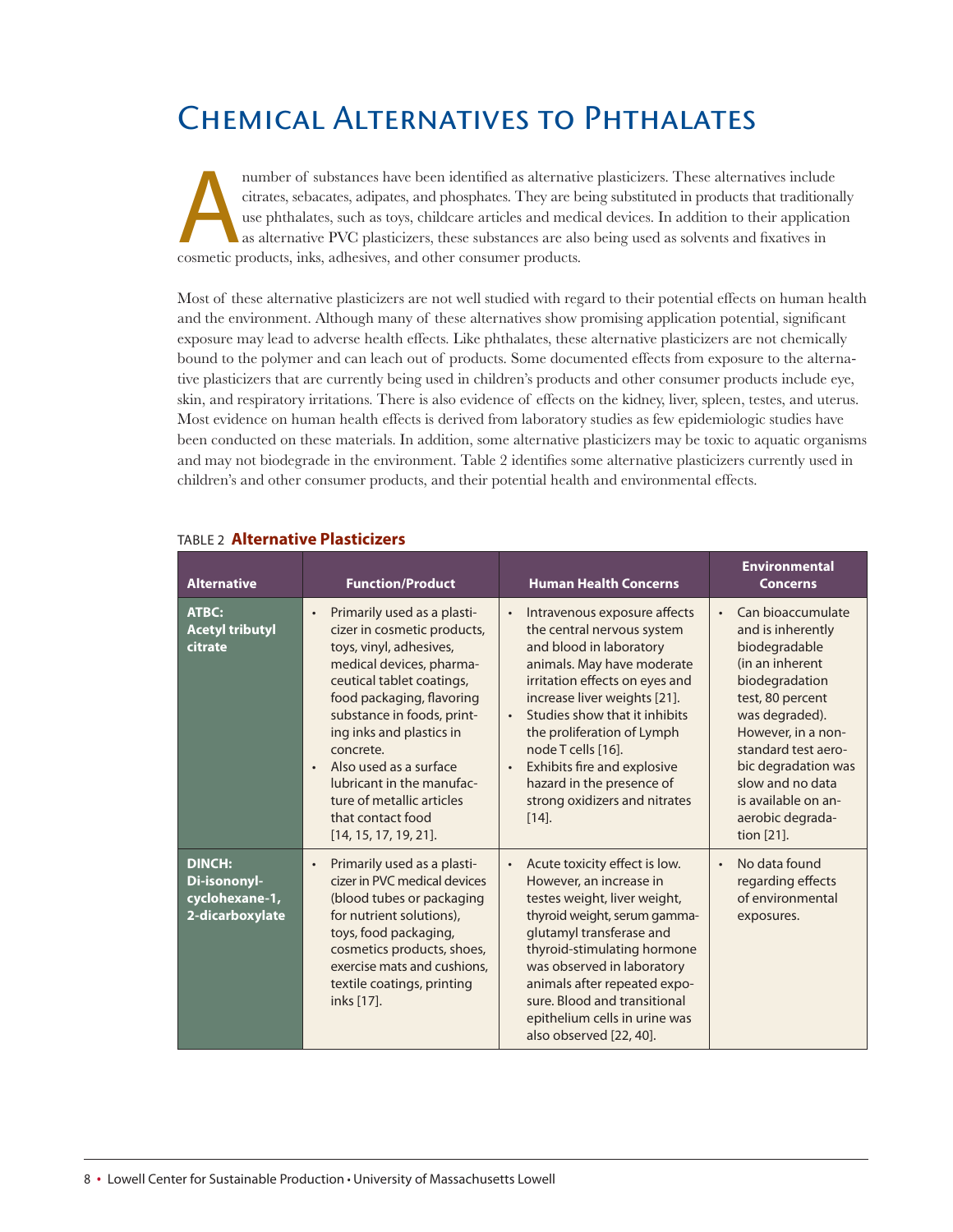| <b>Alternative</b>                                                                             | <b>Function/Product</b>                                                                                                                                                                                                                                                                    | <b>Human Health Concerns</b>                                                                                                                                                                                                                                                                                                                                                                                                                                                                              | <b>Environmental</b><br><b>Concerns</b>                                                                                                                                                                                                                                                                                                                               |
|------------------------------------------------------------------------------------------------|--------------------------------------------------------------------------------------------------------------------------------------------------------------------------------------------------------------------------------------------------------------------------------------------|-----------------------------------------------------------------------------------------------------------------------------------------------------------------------------------------------------------------------------------------------------------------------------------------------------------------------------------------------------------------------------------------------------------------------------------------------------------------------------------------------------------|-----------------------------------------------------------------------------------------------------------------------------------------------------------------------------------------------------------------------------------------------------------------------------------------------------------------------------------------------------------------------|
| <b>DOTP:</b><br><b>Dioctyl</b><br>terephthalate                                                | Primarily used as a plasti-<br>$\bullet$<br>cizer for PVC toys, childcare<br>articles, consumer products,<br>beverage closures and other<br>polymer materials including<br>cellulose acetate-butyrate,<br>cellulose nitrate, and chlo-<br>roprene rubbers [32,40].                         | Slightly irritating to eyes<br>$\bullet$<br>but will not damage eyes.<br>Prolonged exposure may<br>$\bullet$<br>cause dermatitis. Studies<br>involving rodents showed<br>inflammatory damage to<br>the kidneys [23].                                                                                                                                                                                                                                                                                      | Potential for biocon-<br>$\bullet$<br>centration in aquatic<br>organisms is low.<br>Likely to be biode-<br>gradable under aer-<br>obic and anaerobic<br>conditions [32].                                                                                                                                                                                              |
| <b>ESBO:</b><br><b>Epoxidized</b><br>soybean oil                                               | Primarily used as a plasti-<br>$\bullet$<br>cizer in closure gaskets<br>used to seal glass jars, and<br>as a stabilizer to minimize<br>the ultraviolet degradation<br>of PVC resins baby food jars,<br>fillers, paint and lacquers,<br>adhesives, printing inks,<br>and packaging [18,21]. | A worker developed asthma<br>$\bullet$<br>from exposure to vapors from<br>heated PVC film. Vapor may<br>also produce asthmatic symp-<br>toms in as little as 5 minutes<br>$[21]$ .<br>Studies involving rats have<br>$\bullet$<br>reported skin and eye irrita-<br>tions, secondary agent in<br>bronchospastic reaction.<br>Suspected to cause some<br>$\bullet$<br>effects on the kidney, liver,<br>testis and uterus by repeated<br>oral administration [18].                                           | Toxic to the crusta-<br>$\bullet$<br>cean Daphnia magna.<br>Estimated to be bio-<br>accumulative. Two<br>standard tests ad-<br>ministered by OECD<br>concluded it is<br>biodegradable in<br>aerobic environ-<br>ments [21].                                                                                                                                           |
| <b>Mesamoll II:</b><br>alkylsulphonic<br>phenyl ester<br>(ASE)                                 | Used as a plasticizer in PVC,<br>$\bullet$<br>polyurethanes, natural<br>rubber, styrene-butadiene<br>rubber, blends of styrene-<br>butadiene rubber and bu-<br>tadiene rubber, isobutylene-<br>isoprene rubber, acrylonitrile-<br>butadiene rubber, and<br>chloroprene rubber [24].        | $\bullet$<br>Has not been compre-<br>hensively studied for toxic<br>effects.                                                                                                                                                                                                                                                                                                                                                                                                                              | No data found<br>$\bullet$<br>regarding effects<br>of environmental<br>exposures.                                                                                                                                                                                                                                                                                     |
| <b>TETM:</b><br>Tri-2-ethylhexyl<br>trimellitate                                               | Primarily used for heat-<br>$\bullet$<br>resistant PVC articles,<br>PVC-products used in the<br>hospital sector (blood<br>platelet bags), packing,<br>cables, profiles, and floor/<br>wall coverings [21]                                                                                  | May cause irritation, nausea<br>$\bullet$<br>and vomiting in humans from<br>exposure to mists and fumes.<br>Toxic to laboratory animals<br>through inhalation.<br>Shown to irritate the skin<br>$\bullet$<br>of guinea pigs, rabbits and<br>mice and the eyes of rabbits.<br>Studies in dogs showed<br>$\bullet$<br>an increase in weight of liver<br>and spleen.<br>In rats, exposure through diet<br>$\bullet$<br>resulted in slightly increased<br>liver weights and peroxisome<br>proliferation [21]. | Very limited data<br>$\bullet$<br>on environmental<br>effects is available.<br>Potential for envi-<br>ronmental effects is<br>associated with the<br>accumulation of the<br>compound in biota,<br>in aquatic sediments<br>and in soils treated<br>with sewage sludge.<br>Available data indi-<br>$\bullet$<br>cate that it does not<br>biodegrade readily<br>$[21]$ . |
| <b>COMGHA:</b><br><b>Acetylated</b><br>monoglycerides<br>of fully hydroge-<br>nated castor oil | Used in PVC-containing<br>$\bullet$<br>films, tubes, bottles, food<br>packaging materials and<br>other polymers such as<br>polyolefin, styrene, and<br>PET [40].                                                                                                                           | No data found describing<br>human exposure.<br>Slightly lower migration rate<br>$\bullet$<br>was found when compared<br>to DEHP [40].                                                                                                                                                                                                                                                                                                                                                                     | No data found<br>regarding potential<br>environmental<br>effects.                                                                                                                                                                                                                                                                                                     |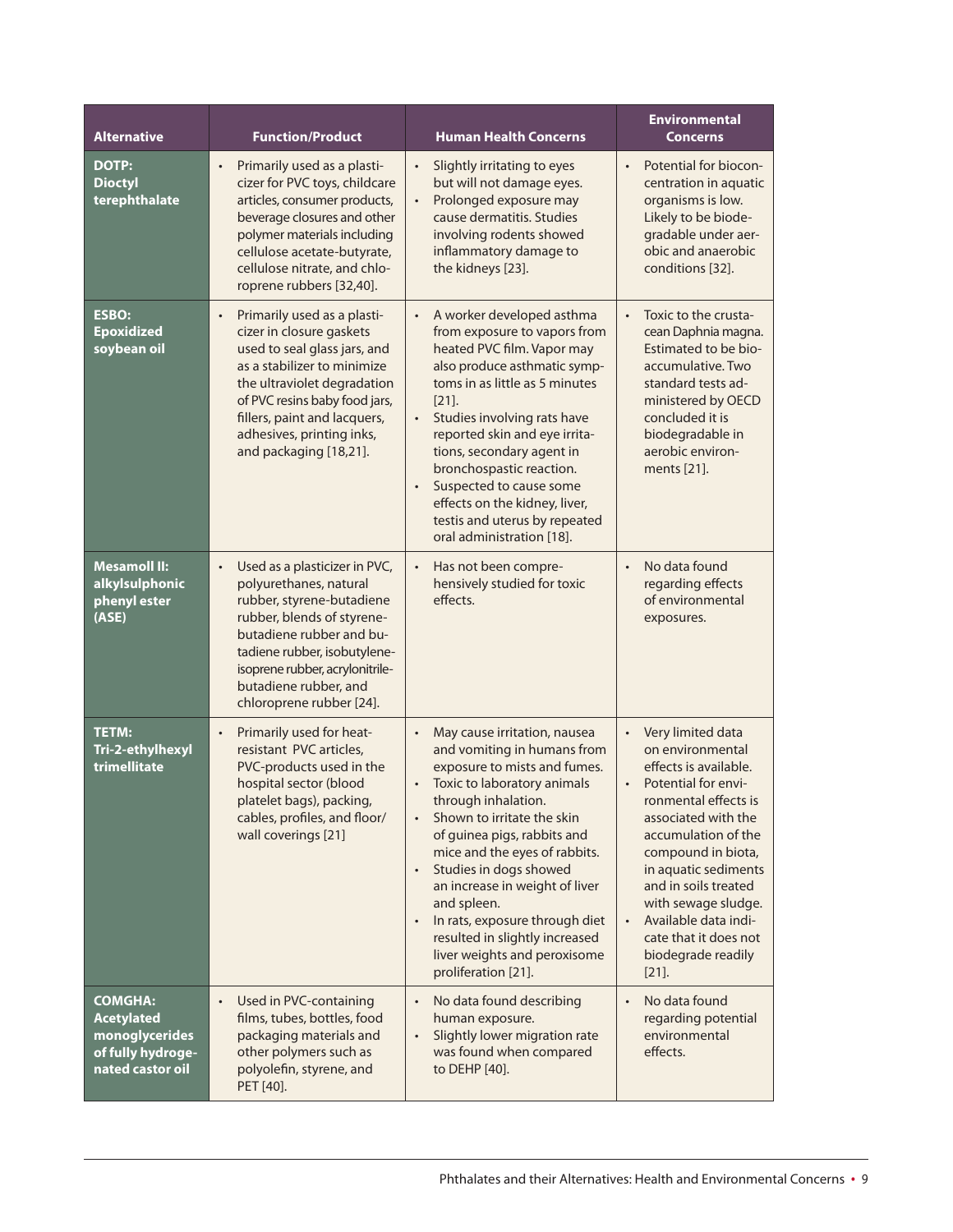| <b>Alternative</b>                                                          | <b>Function/Product</b>                                                                                                                                                                                                                                                                                                                                                                                                                                                                                                                                | <b>Human Health Concerns</b>                                                                                                                                                                                                                                                                                                                              | <b>Environmental</b><br><b>Concerns</b>                                                                                                                                                                                                                                         |
|-----------------------------------------------------------------------------|--------------------------------------------------------------------------------------------------------------------------------------------------------------------------------------------------------------------------------------------------------------------------------------------------------------------------------------------------------------------------------------------------------------------------------------------------------------------------------------------------------------------------------------------------------|-----------------------------------------------------------------------------------------------------------------------------------------------------------------------------------------------------------------------------------------------------------------------------------------------------------------------------------------------------------|---------------------------------------------------------------------------------------------------------------------------------------------------------------------------------------------------------------------------------------------------------------------------------|
| Eastman 168:<br>$bis(2-)$<br>ethylhjexyl)-1,<br>4-benzenedicar-<br>boxylate | Used as a plasticizer in PVC<br>$\bullet$<br>toys, bottle caps and clo-<br>sures, coatings for cloth,<br>electric connectors, flexible<br>film, pavement, striping<br>compounds, walk-off mats,<br>sheet vinyl flooring, other<br>vinyl products, and PVC/VA<br>copolymer resins. [39].                                                                                                                                                                                                                                                                | No data found.<br>$\bullet$                                                                                                                                                                                                                                                                                                                               | No data found<br>$\bullet$<br>regarding potential<br>environmental<br>effects.                                                                                                                                                                                                  |
| <b>DEHA:</b><br>Di(2-ethyl hexyl)<br>adipate                                | Used as a plasticizer in toys,<br>$\bullet$<br>vinyl flooring, wire and<br>cable, stationery, wood<br>veneer, coated fabrics,<br>gloves, tubing, artificial<br>leather, shoes, sealants,<br>and carpet backing.<br>Also used in films employed<br>$\bullet$<br>in food packaging materials,<br>fillers, paint and lacquers,<br>adhesives, plastic in con-<br>crete, and rubber products.<br>Expected to be widely<br>$\bullet$<br>used in the near future in<br>products for the hospital<br>sector, printing inks and<br>other PVC products [21, 40]. | Slightly toxic when adminis-<br>$\bullet$<br>tered intravenously in animal<br>studies.<br>May produce dose-dependent<br>$\bullet$<br>changes in the body.<br>Reported to cause liver tumors,<br>$\bullet$<br>reduced bodyweight and<br>increased liver weight (may<br>be a result of hepatic peroxi-<br>some proliferation) in mice<br>and rats [21, 40]. | Toxic to algae,<br>$\bullet$<br>crustaceans and<br>fish.<br>Chronic data on<br>crustaceans show<br>adverse effects on<br>reproduction of<br>Daphnia magna.<br>Not a bioaccumu-<br>lative substance.<br>Available data indi-<br>cate evidence of<br>biodegradability<br>$[21]$ . |
| DBA:<br><b>Di-butyl adipate</b>                                             | Primarily used as a plasti-<br>$\bullet$<br>cizer for resins. Also used<br>in floor wax [53].                                                                                                                                                                                                                                                                                                                                                                                                                                                          | Combustible. Mildly irritating<br>to skin and causes coughing<br>when inhaled [54].<br>No data found on long-term<br>$\bullet$<br>exposure effects.                                                                                                                                                                                                       | Moderately toxic<br>to fish, daphnids<br>and algae.<br>Readily<br>$\bullet$<br>biodegradable.<br>No data found<br>$\bullet$<br>on bioaccumulation<br>$[53]$ .                                                                                                                   |
| <b>BHT: Butylated</b><br>hydroxytoluene                                     | Used in childcare articles<br>intended to be mouthed<br>such as teething products<br>and as an antioxidant in<br>EVA and polyethylene<br>plastics. Also used as a<br>food additive [19].                                                                                                                                                                                                                                                                                                                                                               | May cause impaired blood<br>clotting, hemorrhage, cyto-<br>toxicity, hepatocellular injury<br>and carcinogenesis [19].                                                                                                                                                                                                                                    | No data found<br>regarding potential<br>environmental<br>effects.                                                                                                                                                                                                               |
| <b>HPCL: Hyper-</b><br>branched poly<br>(E-caprolactone)                    | Intended primary use is in<br>$\bullet$<br>PVC applications including<br>coating resins, polymer<br>additive, adhesive agents,<br>and processing aids [41].                                                                                                                                                                                                                                                                                                                                                                                            | No data found.<br>According to one study, it<br>$\bullet$<br>does not migrate when used<br>in PVC even under harsh con-<br>ditions such as high tempera-<br>ture [41].                                                                                                                                                                                    | No data found<br>regarding potential<br>environmental<br>effects.                                                                                                                                                                                                               |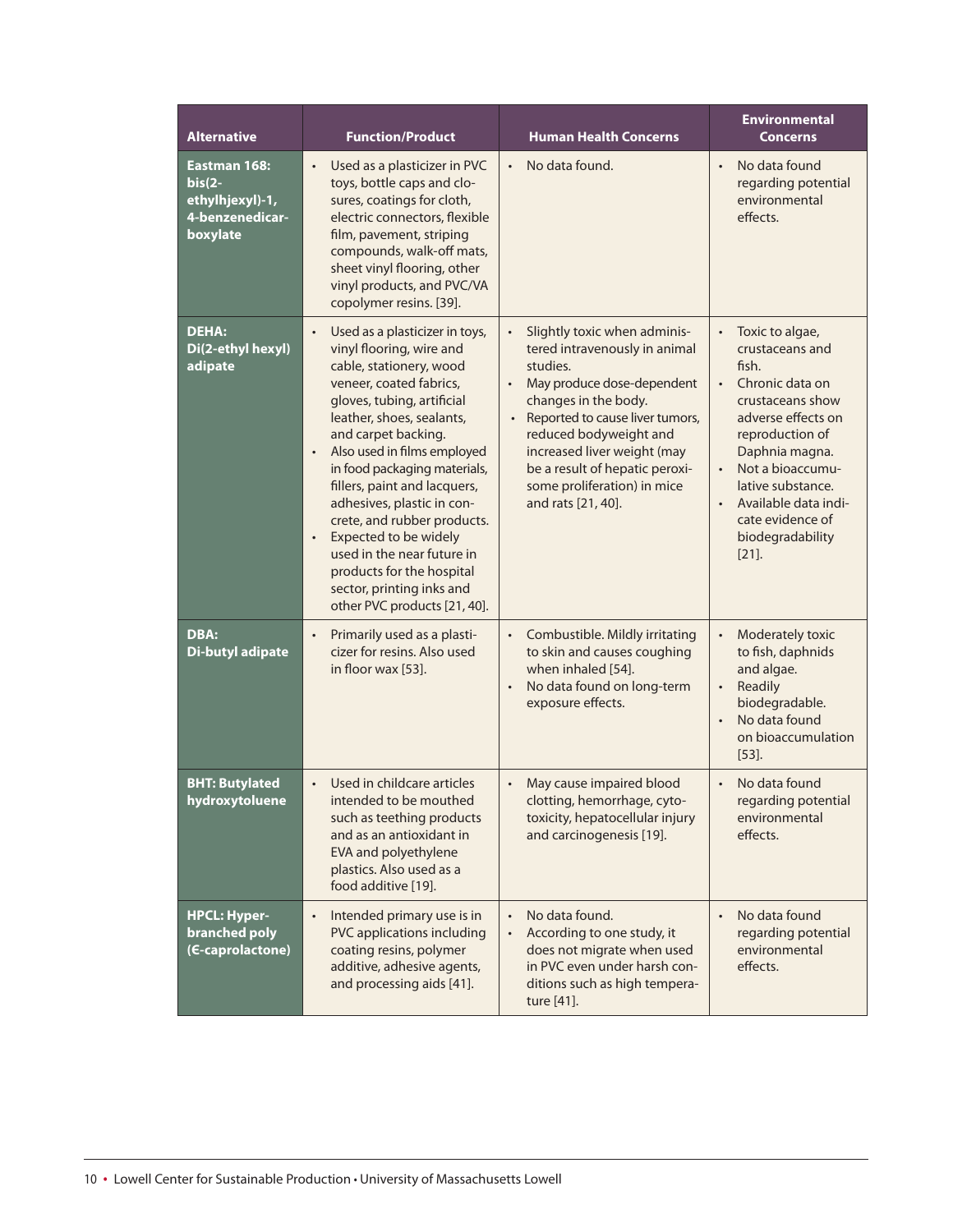| <b>Alternative</b>                                                  | <b>Function/Product</b>                                                                                                                                                                                                                                                                                    | <b>Human Health Concerns</b>                                                                                                                                                                                                                                                                                                                                                                                     | <b>Environmental</b><br><b>Concerns</b>                                                                                                                                                                                                                                                                   |
|---------------------------------------------------------------------|------------------------------------------------------------------------------------------------------------------------------------------------------------------------------------------------------------------------------------------------------------------------------------------------------------|------------------------------------------------------------------------------------------------------------------------------------------------------------------------------------------------------------------------------------------------------------------------------------------------------------------------------------------------------------------------------------------------------------------|-----------------------------------------------------------------------------------------------------------------------------------------------------------------------------------------------------------------------------------------------------------------------------------------------------------|
| <b>DEHPA:</b><br>Di(2-ethylhexyl)<br>phosphate                      | Primarily used as a flame<br>$\bullet$<br>retardant in products<br>with specific fire resistant<br>demands. Also used as a<br>plasticizer in PVC products<br>used in the hospital sector,<br>packaging, cables, floor<br>and wall coverings [21].                                                          | In humans, inhalation<br>$\bullet$<br>caused weakness, irritability<br>and headache.<br>Causes irritation of the eyes,<br>$\bullet$<br>and first and second degree<br>skin burns. Reported to be<br>corrosive to the skin and<br>eyes in rabbits [21].                                                                                                                                                           | Ecosystem toxicity<br>$\bullet$<br>data indicate it is<br>harmful to algae,<br>crustaceans and fish.<br>In a test involving<br>the microorganism<br>thiobacillus ferrooxi-<br>dans, respiration<br>was inhibited.<br>Has low bioaccumu-<br>lation potential and<br>is inherently biode-<br>gradable [21]. |
| <b>TEHPA:</b><br>Tri(2-ethylhexyl)<br>phosphate                     | Used in fillers, paint and<br>$\bullet$<br>lacquers, adhesives, plastic<br>in concrete and similar<br>DEHPA applications [21].                                                                                                                                                                             | May produce moderate<br>$\bullet$<br>erythema and slight irritation<br>to eyes.<br>Observed effects in rats in-<br>$\bullet$<br>clude hematological changes<br>and reduced body weight<br>gain.<br>A slight evidence of carcino-<br>$\bullet$<br>genicity has been observed<br>in female mice [21].                                                                                                              | Data show it is toxic<br>to algae. Not readily<br>biodegradable<br>according to the<br>available aerobic<br>biodegradation data.<br>Slowly biodegrades<br>under anaerobic<br>conditions when<br>present in weak<br>solutions [21].                                                                        |
| <b>OTSA: O-toluene</b><br>sulfonamide                               | Information on use is lim-<br>$\bullet$<br>ited. Anticipated to be<br>used in the future mainly<br>in PVC cables [21].                                                                                                                                                                                     | Reported to be teratogenic<br>$\bullet$<br>in rats, but only exhibiting<br>a weak mutagenic effect (this<br>is however based on studies<br>without detailed descriptions<br>of the study design) [21].<br>Sulfonamides may cause<br>$\bullet$<br>hyperbilirubinemia in infants.<br>In addition, sulfonamides may<br>cause hemolytic anemia in<br>glucose-6-phosphate dehydro-<br>genase-deficient neonates [37]. | Does not readily<br>biodegrade [21].                                                                                                                                                                                                                                                                      |
| <b>TXIB:</b><br>2,2,4-trimethyl<br>1,3-pentanediol<br>diisobutyrate | Primarily used as a plasticizer<br>$\bullet$<br>in PVC toys, flooring, prod-<br>ucts used in the hospital<br>sector. Also used in fillers,<br>wallpaper, paint and lac-<br>quers, printing inks, plastic<br>in concrete, artificial leather,<br>packaging, as well as vinyl<br>and urethanes [21, 47, 48]. | May be associated with eye ir-<br>$\bullet$<br>ritation and nasal allergies [47].<br>Has been observed to be<br>$\bullet$<br>slightly irritating in guinea pigs.<br>Reversible liver weight<br>$\bullet$<br>changes have also been ob-<br>served in rats from chronic<br>exposure [21].                                                                                                                          | Has some potential<br>$\bullet$<br>for bioaccumulation<br>$[21]$ .                                                                                                                                                                                                                                        |
| <b>DOS: Dioctyl</b><br>sebacate                                     | Primarily used as a plasti-<br>$\bullet$<br>cizer for PVC products and<br>elastomers.<br>Compatible with nitrocel-<br>$\bullet$<br>lulose and polyvinylidene<br>chloride.<br>Anticipated to be used in<br>$\bullet$<br>printing ink and adhesives<br>$[21, 38]$ .                                          | Exhibits moderate acute tox-<br>$\bullet$<br>icity when administered orally<br>to rats. Oral administration to<br>rats also showed increased<br>liver weight, peroxisome pro-<br>liferation and increased levels<br>of peroxisome enzymes [21].                                                                                                                                                                  | Has a high bioaccu-<br>mulation potential<br>and has been shown<br>to degrade slowly<br>$[21, 38]$ .                                                                                                                                                                                                      |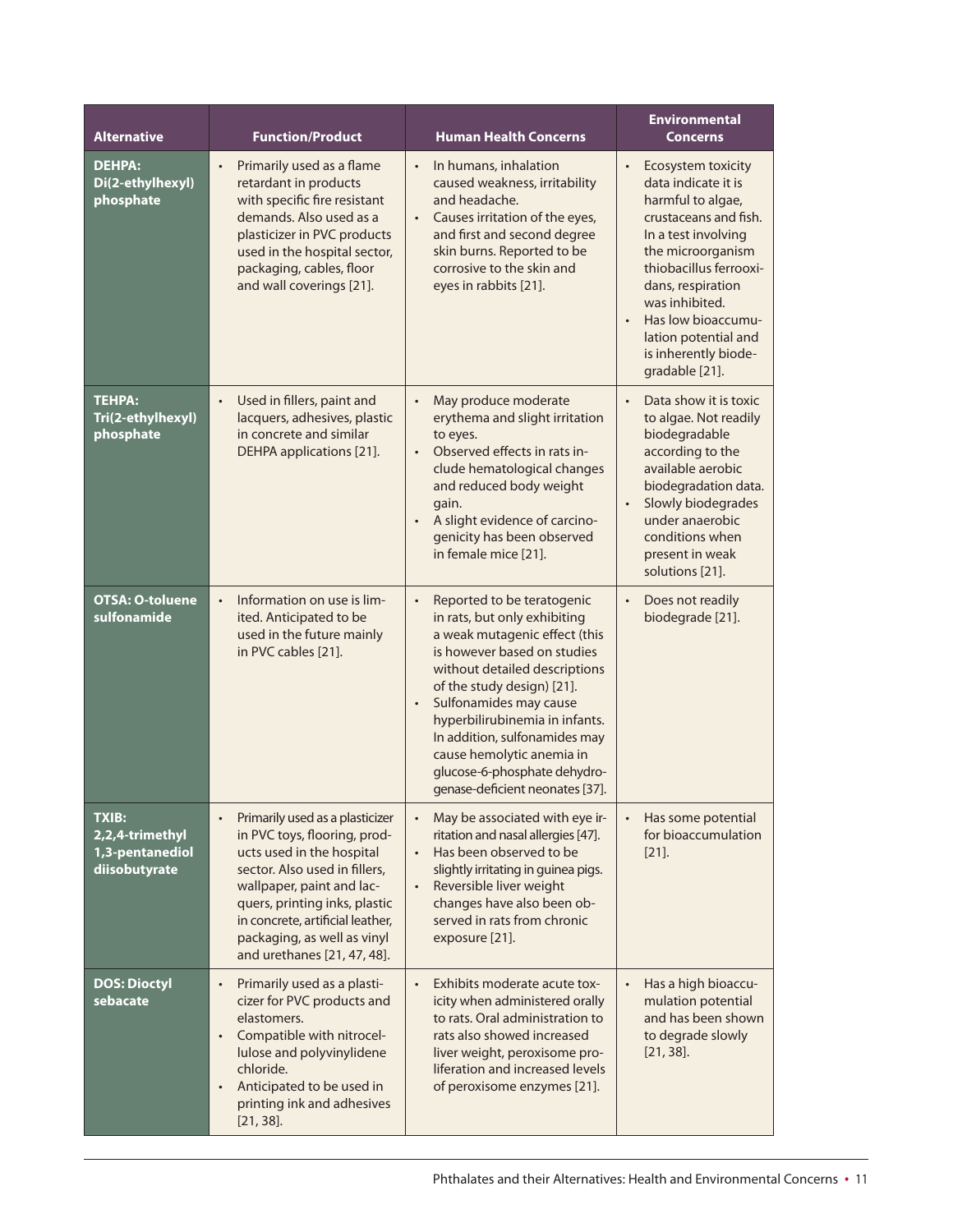| <b>Alternative</b>                                                                                          | <b>Function/Product</b>                                                                                                                                                                                                                                                                           | <b>Human Health Concerns</b>                                                                                                                                                                                                     | <b>Environmental</b><br><b>Concerns</b>                                                                                                        |
|-------------------------------------------------------------------------------------------------------------|---------------------------------------------------------------------------------------------------------------------------------------------------------------------------------------------------------------------------------------------------------------------------------------------------|----------------------------------------------------------------------------------------------------------------------------------------------------------------------------------------------------------------------------------|------------------------------------------------------------------------------------------------------------------------------------------------|
| <b>DBS: Di-butyl</b><br>sebacate                                                                            | Used as a plasticizer,<br>$\bullet$<br>flavoring agent, and<br>cosmetic and perfume<br>additive [56].                                                                                                                                                                                             | Combustible.<br>$\bullet$<br>Chronic skin contact may<br>$\bullet$<br>cause skin sensitization [55].<br>Mildly toxic when ingested<br>$\bullet$<br>$[56]$ .                                                                      | Biodegradable.<br>Low and moderate<br>potential for bio-<br>accumulation and<br>bioconcentration in<br>aquatic organisms<br>respectively [56]. |
| <b>Grindsted</b><br>soft-n-safe:<br><b>Made from fully</b><br>hydrogenated<br>castor oil and<br>acetic acid | Primarily used as a<br>$\bullet$<br>plasticizer in food contact<br>materials (approved for<br>use in the EU, US, South<br>America and most of Asia),<br>medical devices, vinyl<br>flooring, wallpaper, shrink<br>wrap film, textile dyes, ink<br>applications, adhesives<br>and sealants [26,27]. | According to the manufacturer<br>$\bullet$<br>(Danisco), it shows no indica-<br>tion of dermal absorption/<br>irritation or eye irritation.<br>No hormone-disrupting or<br>$\bullet$<br>mutagenic effects may result<br>$[27]$ . | According to the<br>manufacturer, there<br>is no indication of<br>aquatic toxicity [27].<br>Biodegradable [26].                                |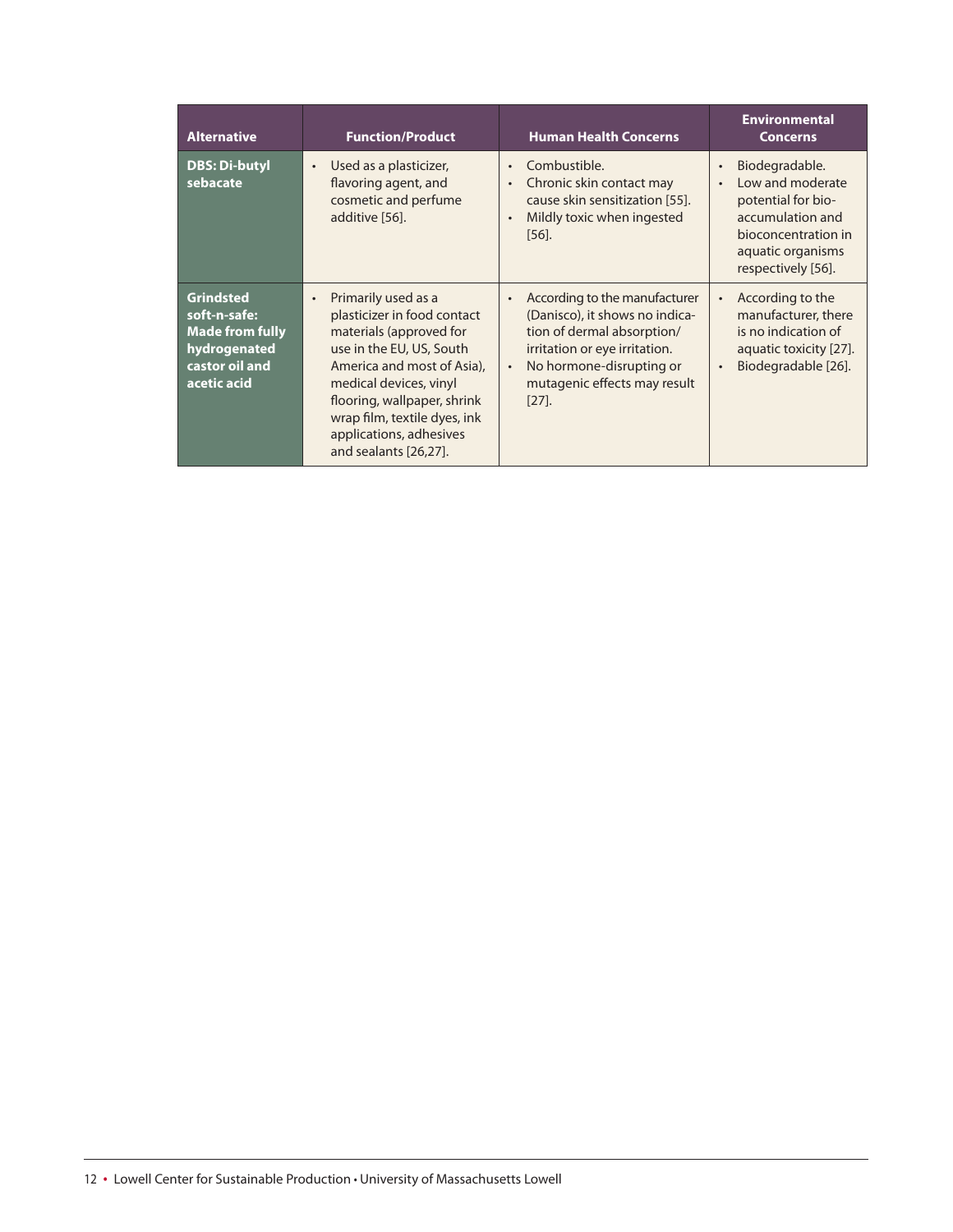### **Alternative Plastics that Do Not Require Phthalates** PETROLEUM-BASED PLASTICS

hoosing a plastic that does not require the addition of phthalates is another substitution approach. Although all plastics require the use of additives in processing to improve material properties, may types of plastic req hoosing a plastic that does not require the addition of phthalates is another substitution approach. Although all plastics require the use of additives in processing to improve material properties, many types of plastic require fewer and less harmful additives than those required by PVC. These plastics have a wide range of applications in toys, children's products, and other consumer products. Subhave been identified in the PVC manufacturing and disposal stages of the life cycle.

Petroleum-based plastics are produced from non-renewable fossil fuel resources. The production of these plastics poses a variety of health and environmental concerns. Extraction of raw materials, manufacturing, and disposal of petroleum-derived plastics generate greenhouse gases and pollutants including hydrogen chloride, hydrogen sulfide, sulfuric acid, heavy metals, chlorofluorocarbons, polycyclic aromatic compounds, volatile organic compounds, and nitrogen and sulfur dioxides. Table 3 describes nine common petroleum-based plastics that can serve as substitutes for PVC plastic in consumer products and their associated human health and environmental concerns.

| <b>Plastic</b>      | <b>Application/Product</b>                                                                                                                                                                                                                                                                                                                                                                    | <b>Human Health Concerns</b>                                                                                                                                                                                                                                                                                                                                                                                                                                                                                                                                                                                                                                              | <b>Environmental</b><br><b>Concerns</b>                                                                                                                                                                                   |
|---------------------|-----------------------------------------------------------------------------------------------------------------------------------------------------------------------------------------------------------------------------------------------------------------------------------------------------------------------------------------------------------------------------------------------|---------------------------------------------------------------------------------------------------------------------------------------------------------------------------------------------------------------------------------------------------------------------------------------------------------------------------------------------------------------------------------------------------------------------------------------------------------------------------------------------------------------------------------------------------------------------------------------------------------------------------------------------------------------------------|---------------------------------------------------------------------------------------------------------------------------------------------------------------------------------------------------------------------------|
| PU:<br>Polyurethane | Extensively used for<br>applications where<br>PVC or rubber are<br>used [6]. Used in foam<br>toys, fabrics (in furni-<br>ture garments and<br>upholstery), wheels,<br>insulators in kitchen<br>appliances, decoration<br>moldings (door frames,<br>windows, columns,<br>medallions), and<br>in construction as<br>sealants.<br>Also used as adhe-<br>sive for woods and<br>in varnishes [49]. | Combustible, Produces<br>$\bullet$<br>highly toxic hydrogen cyanide<br>in fires.<br>Can cause mechanical irritation<br>to the eyes and lungs in dust<br>form.<br>Exposure to high levels of<br>methylene diphenyl isocyanate<br>and toluene diisocyanate (sub-<br>stances used to produce PU)<br>causes severe lung and eye<br>damage, severe irritation to<br>mucous membranes, euphoria,<br>ataxia, mental aberrations, asth-<br>matic attacks, chest tightness,<br>coughing, breathlessness, in-<br>flammation of the bronchi, and<br>noncardiogenic pulmonary<br>edema [49].<br>Toluene diisocyanate is classified<br>as a possible human carcinogen<br>by IARC [52]. | Methylene diphenyl<br>$\bullet$<br>isocyanate and toluene<br>diisocyanate degrade rap-<br>idly in the environment.<br>No effects have been ob-<br>$\bullet$<br>served in landfill disposal<br>or after incineration [49]. |

#### TAbLE 3 **Petroleum-Based Plastics**<sup>b</sup>

b Information in Table 3 is from: Alvarez-Chavez, C. (2009). Sustainability of Bio-Polymers: Comparative Analysis of Corn and Potato Based Bio-Polymers. Doctoral Dissertation. University of Massachusetts, Lowell.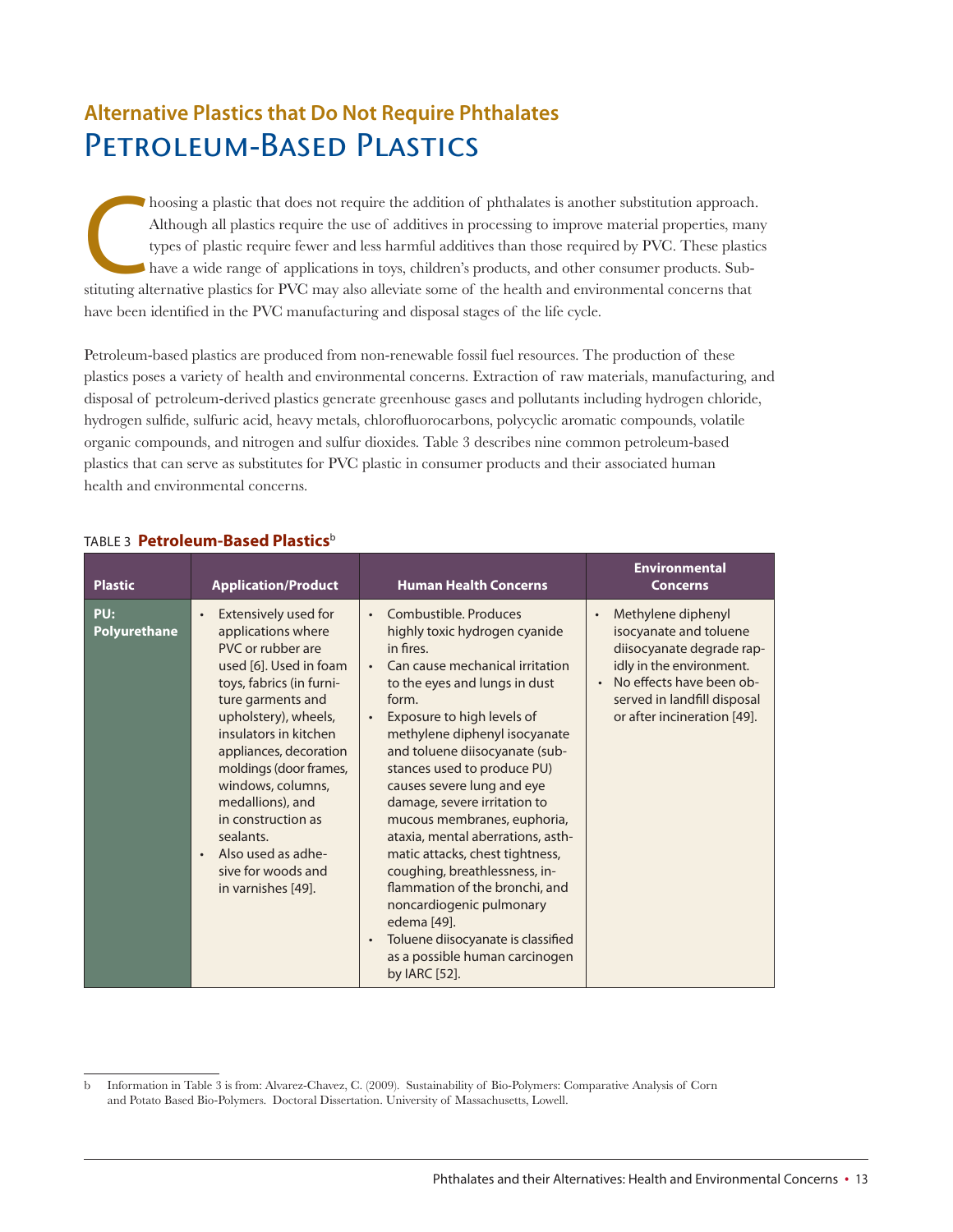| <b>Plastic</b>                               | <b>Application/Product</b>                                                                                                                                                                                                                                                                                                                                                                                                                                                                    | <b>Human Health Concerns</b>                                                                                                                                                                                                                                                                                                                                                                                               | <b>Environmental</b><br><b>Concerns</b>                                                                                                                                                                                                                                    |
|----------------------------------------------|-----------------------------------------------------------------------------------------------------------------------------------------------------------------------------------------------------------------------------------------------------------------------------------------------------------------------------------------------------------------------------------------------------------------------------------------------------------------------------------------------|----------------------------------------------------------------------------------------------------------------------------------------------------------------------------------------------------------------------------------------------------------------------------------------------------------------------------------------------------------------------------------------------------------------------------|----------------------------------------------------------------------------------------------------------------------------------------------------------------------------------------------------------------------------------------------------------------------------|
| <b>EVA: Ethylene</b><br>vinyl acetate        | Used for toys, teethers,<br>$\bullet$<br>doll parts, footwear<br>items (shoes insoles<br>and slippers), exercise<br>mats, stationery,<br>household, educational<br>and handcraft items,<br>flexible sheeting, film,<br>packaging and coating<br>applications [6, 49].<br>Ethylene vinyl acetate<br>$\bullet$<br>has been shown to con-<br>tain phthalates, which<br>could be intentionally<br>added to the material<br>or present as a result<br>of contamination dur-<br>ing processing [6]. | Produces toxic chemicals in fires.<br>Uses carbon monoxide<br>in production.<br>Risk of fire due to pellets or<br>$\bullet$<br>powder plastic.<br>Chloride catalyst is used in some<br>vinyl acetate production.<br>Risk of children choking from<br>small parts due to product<br>breakage [49].                                                                                                                          | <b>Byproducts of ethylene</b><br>production. Chloride<br>catalyst used in some<br>vinyl acetate production.<br>Ideal disposal method<br>$\bullet$<br>is in landfill.<br>Incomplete combustion<br>produces carbon monox-<br>ide and low molecular<br>weight aldehydes [49]. |
| PET:<br><b>Polyethylene</b><br>terephthalate | Used for fibers, bottles,<br>$\bullet$<br>electrical components,<br>graphics, film base, and<br>recording tapes [49].                                                                                                                                                                                                                                                                                                                                                                         | Antimony trioxide is a catalyst<br>in production. It remains in the<br>material and can leach [49].<br>Workers exposed to antimony<br>$\bullet$<br>trioxide developed gastritis,<br>abdominal pain, diarrhea, neuritis,<br>vomiting, dizziness and headaches.<br>Exposure to antimony trioxide<br>dust and fumes can irritate the<br>respiratory tract and mucous<br>membranes, and cause antimony<br>pneumoconiosis [51]. | Recyclable but<br>not biodegradable or<br>compostable [49].                                                                                                                                                                                                                |
| HDPE:<br><b>High density</b><br>polyethylene | Used for toys and<br>$\bullet$<br>childcare articles,<br>water tanks, tubes,<br>fittings, foil and plastic<br>bags, insulation mate-<br>rial and other soft PVC<br>applications [49].                                                                                                                                                                                                                                                                                                         | Flammable compounds<br>$\bullet$<br>(organometallic compounds<br>and peroxides) are used in<br>its production [49].                                                                                                                                                                                                                                                                                                        | Recyclable but<br>$\bullet$<br>not biodegradable or<br>compostable [49].                                                                                                                                                                                                   |
| PP:<br><b>Polypropylene</b>                  | Used for tubes, fittings,<br>$\bullet$<br>packing material,<br>hinges, automobile<br>parts, and other PVC<br>applications; except<br>rotocasting [49].                                                                                                                                                                                                                                                                                                                                        | Raw materials are flammable<br>$\bullet$<br>and explosive.<br>Formaldehyde and acetaldehyde<br>$\bullet$<br>are released during fires [49].<br>International Agency for Re-<br>$\bullet$<br>search on Cancer (IARC) classi-<br>fies formaldehyde as a known<br>human carcinogen) and acetal-<br>dehyde as a possible human<br>carcinogen [52]                                                                              | Recyclable but not<br>compostable [49].                                                                                                                                                                                                                                    |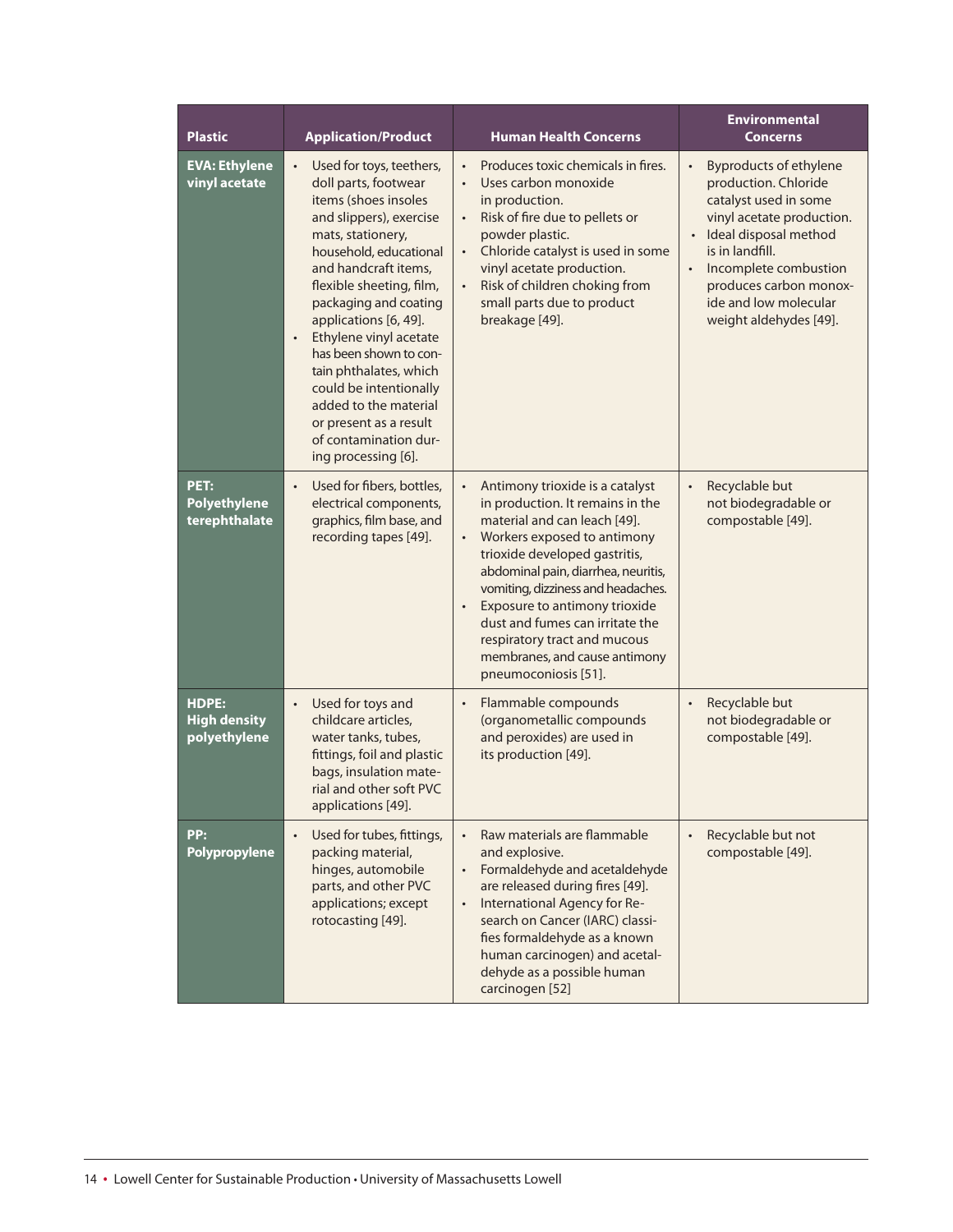| <b>Plastic</b>                                       | <b>Application/Product</b>                                                                                                                                                                                          | <b>Human Health Concerns</b>                                                                                                                                                                                                                                                                                                                                        | <b>Environmental</b><br><b>Concerns</b>                                                                                                                                                                                                                                                                                                                                                                                                                                                                 |
|------------------------------------------------------|---------------------------------------------------------------------------------------------------------------------------------------------------------------------------------------------------------------------|---------------------------------------------------------------------------------------------------------------------------------------------------------------------------------------------------------------------------------------------------------------------------------------------------------------------------------------------------------------------|---------------------------------------------------------------------------------------------------------------------------------------------------------------------------------------------------------------------------------------------------------------------------------------------------------------------------------------------------------------------------------------------------------------------------------------------------------------------------------------------------------|
| PS:<br>Polystyrene                                   | Suitable for a wide<br>$\bullet$<br>range of applications<br>in children's products,<br>disposable articles,<br>signs, cabinets,<br>machine parts and<br>picture frames [49].                                       | Produces toxic chemicals in fire.<br>Styrene can leach from PS and<br>$\bullet$<br>is toxic to the brain and nervous<br>system, red blood cells, liver,<br>kidneys and stomach in animals<br>[49]. Styrene is classified as a<br>possible carcinogen by IARC<br>$[52]$ .                                                                                            | Consumes higher<br>energy during production<br>than PVC.<br>Does not degrade easily<br>in the environment.<br>Difficult to recycle and<br>$\bullet$<br>not compostable.<br>Styrene can be found<br>$\bullet$<br>in the air, water and soil<br>after release from manu-<br>facture, use and disposal<br>of products. [49].                                                                                                                                                                               |
| ABS:<br><b>Acrylonitrile</b><br>butadiene<br>styrene | Used for toys, auto-<br>$\bullet$<br>mobile body parts,<br>suitcases, tubes and<br>bolts. Can be used for<br>polyvinyl chloride,<br>polypropylene, poly-<br>carbonate and poly-<br>styrene applications<br>$[49]$ . | Produces toxic chemicals in fire.<br>Styrene is toxic to the brain and<br>nervous system, red blood cells,<br>liver, kidneys and stomach in<br>animals [49].<br>IARC classifies acrylonitrile<br>$\bullet$<br>and styrene as possible human<br>carcinogens and butadiene is a<br>known human carcinogen [52].                                                       | Extremely difficult to<br>recycle.<br>Acrylonitrile is volatile<br>and significant quantities<br>escape into air during use.<br>Styrene can be found in<br>the air, water and soil<br>after release from manu-<br>facture, use and disposal<br>of products [49].                                                                                                                                                                                                                                        |
| <b>SBS: Styrene</b><br>butadiene<br>styrene          | Used for toys and<br>$\bullet$<br>childcare articles [49].                                                                                                                                                          | Styrene produces toxic chemicals<br>$\bullet$<br>in fire.<br>Styrene can leach from polysty-<br>$\bullet$<br>rene and is toxic to the brain and<br>nervous system, red blood cells,<br>liver, kidneys and stomach in<br>animals [49].<br>IARC classifies styrene as a<br>$\bullet$<br>possible human carcinogen<br>and butadiene as carcinogenic<br>to humans [52]. | Difficult to recycle.<br>$\bullet$<br>Styrene can be found<br>$\bullet$<br>in the air, water and soil<br>after release from the<br>manufacture, use and<br>disposal of products [49].                                                                                                                                                                                                                                                                                                                   |
| ABS/Polyure-<br>thane Alloy                          | Used for shoe soles,<br>$\bullet$<br>sports boots, automo-<br>tive parts, solid tires,<br>industrial rollers and a<br>variety of mechanical<br>goods [49].                                                          | Polyurethane produces toxic<br>chemicals in fires.<br>Styrene can leach from polysty-<br>rene and is toxic to the brain<br>and nervous system, red blood<br>cells, liver, kidneys and stomach<br>in animals [49].<br>IARC classifies acrylonitrile<br>and styrene as possible human<br>carcinogens and butadiene as<br>carcinogenic to humans [52].                 | Extremely difficult to<br>recycle. Acrylonitrile is<br>volatile and significant<br>quantities escape into<br>air during use.<br>Styrene can be found<br>$\bullet$<br>in the air, water and soil<br>after release from the<br>manufacture, use and<br>disposal of products.<br>Methylene diphenyl<br>$\bullet$<br>isocyanate and toluene<br>diisocyanate degrade rap-<br>idly in the environment.<br>No effects have been ob-<br>$\bullet$<br>served in landfill disposal<br>or after incineration [49]. |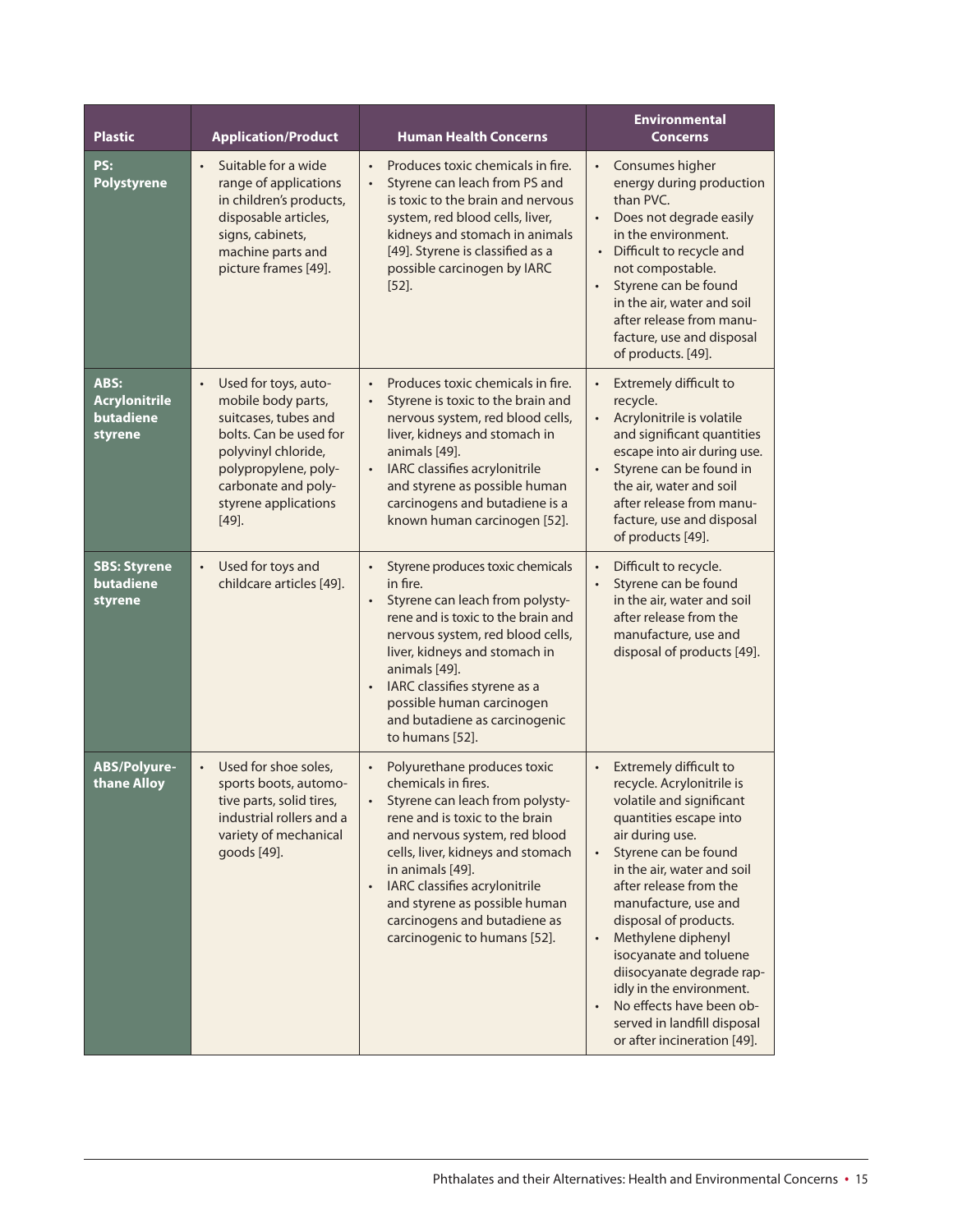### **Alternative Plastics that Do Not Require Phthalates** Bio-Based Plastics

biobased plastics are alternatives to petroleum-based plastics. They may be completely made from plant materials or may be a blend of plant-based and petroleum-based plastics. Plants such as corn, soy, rice, wheat and lins iobased plastics are alternatives to petroleum-based plastics. They may be completely made from plant materials or may be a blend of plant-based and petroleum-based plastics. Plants such as corn, soy, rice, wheat and linseed can be converted to plastics. Many of these plastics are currently under development for a wide range of commercial applications. The production of biobased plastics is not chemicals/additives such as sodium hydroxide, carbon disulfide, and chlorine in processing are of concern to human health and the environment. Genetically modified organisms (GMOs) used in development of biobased plastics are also a concern because their effects in the environment are not well understood. Furthermore, not all biobased plastics are biodegradable or compostable. The biodegradability or effective composting of biobased plastics is dependent on the material's chemical structure and composition. Table 4 lists biobased plastics under commercial development and their potential health and environmental concerns.

| <b>Plastic/Source</b>                                                                                 | <b>Application/Product</b>                                                                                                                                                                                                                                                                                | <b>Human Health Concerns</b>                                                                                                                                                                                                                                                                                                                                                                                                                                                                                                                                                                                                                                                                                                                                              | <b>Environmental</b><br><b>Concerns</b>                                                                                                                                                                                                                                                                                                                                                                                                                                                                                                                                                   |
|-------------------------------------------------------------------------------------------------------|-----------------------------------------------------------------------------------------------------------------------------------------------------------------------------------------------------------------------------------------------------------------------------------------------------------|---------------------------------------------------------------------------------------------------------------------------------------------------------------------------------------------------------------------------------------------------------------------------------------------------------------------------------------------------------------------------------------------------------------------------------------------------------------------------------------------------------------------------------------------------------------------------------------------------------------------------------------------------------------------------------------------------------------------------------------------------------------------------|-------------------------------------------------------------------------------------------------------------------------------------------------------------------------------------------------------------------------------------------------------------------------------------------------------------------------------------------------------------------------------------------------------------------------------------------------------------------------------------------------------------------------------------------------------------------------------------------|
| <b>Polylactic Acid</b><br>(PLA)/corn, sugar<br>beets, sugar cane,<br>wheat, sweet<br>potatoes or rice | Used for hard resin for<br>$\bullet$<br>food containers, film<br>and fibers (apparel<br>and carpeting appli-<br>cations, clothing).<br>May replace thermo-<br>plastics in many appli-<br>cations. Properties<br>are similar to poly-<br>ethylene terephthalate,<br>polypropylene and<br>polystyrene [57]. | Purification of lactic acid requires<br>$\bullet$<br>sulfuric acid.<br>Uses tin octanoate as a catalyst<br>$\bullet$<br>in processing. Tin octanoate can<br>cause neurotoxic and cytotoxic<br>effects in animals. Organic tin<br>compounds can cause irritation<br>of the skin and lungs, and also<br>masculinization of female or in-<br>fertility in male aquatic animals.<br>Emerging health concerns about<br>$\bullet$<br>tin residues in PLA used in medi-<br>cal applications.<br>1-octanol used as a polymerization<br>$\bullet$<br>initiator is volatile and combusti-<br>ble and can cause irritation to<br>tissues.<br>E-coprolactone used to improve<br>$\bullet$<br>properties causes skin irritation<br>and may cause respiratory tract<br>irritation [57]. | Concerns about<br>$\bullet$<br>environmental<br>impacts from use<br>of bioengineered<br>microorganisms in<br>crop production.<br>Can be completely<br>$\bullet$<br>recycled to lactic<br>acid (but required<br>infrastructure for<br>recycling does<br>not exist).<br>Will compost at tem-<br>peratures above 60 °C<br>(must hydrolyze first<br>and needs commercial<br>composting infrastruc-<br>ture which it is not<br>widely available)<br>and can be safely<br>incinerated [57].<br>1-octanol used as<br>$\bullet$<br>a polymerization<br>initiator is toxic to<br>aquatic organisms |

#### TAbLE 4 **Biobased Plastics**<sup>c</sup>

Information in Table 4 is from: Alvarez-Chavez, C. (2009). Sustainability of Bio-Polymers: Comparative Analysis of Corn and Potato Based Bio-Polymers. Doctoral Dissertation. University of Massachusetts, Lowell.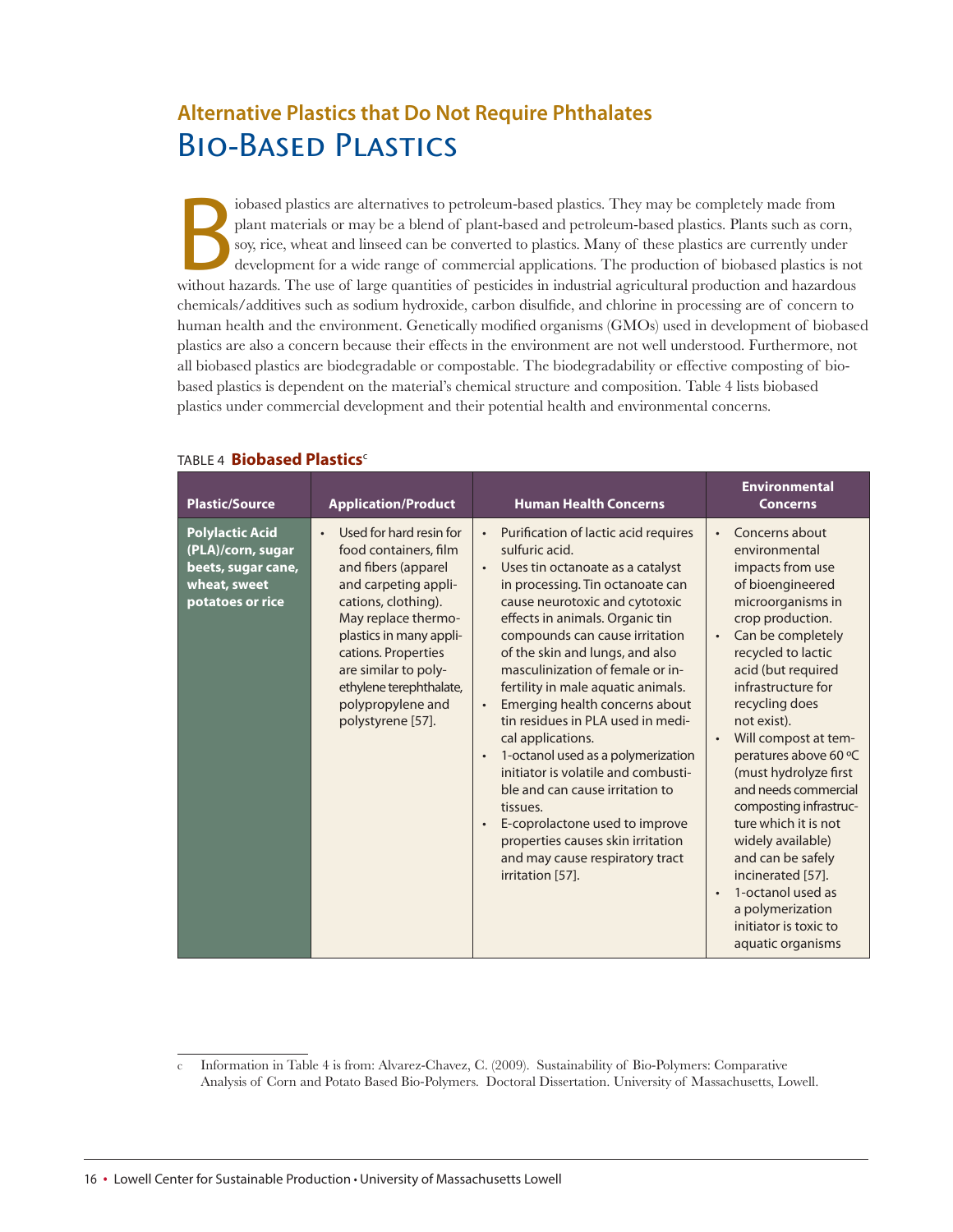| <b>Plastic/Source</b>                                                                                                                    | <b>Application/Product</b>                                                                                                                                                                                                                                                                                                               | <b>Human Health Concerns</b>                                                                                                                                                                                                                                                                                                                                                                                                                                                                                                                                                                                                                                                                                                                                                                                                                                                                                                                                                                                                                                                                                                                                                               | <b>Environmental</b><br><b>Concerns</b>                                                                                                                                                                                                                                 |
|------------------------------------------------------------------------------------------------------------------------------------------|------------------------------------------------------------------------------------------------------------------------------------------------------------------------------------------------------------------------------------------------------------------------------------------------------------------------------------------|--------------------------------------------------------------------------------------------------------------------------------------------------------------------------------------------------------------------------------------------------------------------------------------------------------------------------------------------------------------------------------------------------------------------------------------------------------------------------------------------------------------------------------------------------------------------------------------------------------------------------------------------------------------------------------------------------------------------------------------------------------------------------------------------------------------------------------------------------------------------------------------------------------------------------------------------------------------------------------------------------------------------------------------------------------------------------------------------------------------------------------------------------------------------------------------------|-------------------------------------------------------------------------------------------------------------------------------------------------------------------------------------------------------------------------------------------------------------------------|
| <b>Starch derived</b><br><b>plastics</b><br><b>Thermoplastic</b><br>starch (TPS)/corn,<br>potato, rice,<br>wheat and tapioca             | Used for packaging,<br>$\bullet$<br>toys, films, shopping<br>bags, planters and<br>planting pots, strings,<br>straws, tableware,<br>tapes, cups, cutlery,<br>edge protectors, golf<br>tees, trays, and man-<br>tling for candles and<br>nets. Properties are<br>similar to polyethylene<br>and polystyrene [57].                         | Finely pulverized starch can<br>$\bullet$<br>suspend in the atmosphere<br>and cause powerful explosions.<br>Titanium dioxide used as addi-<br>$\bullet$<br>tive is a potential occupational<br>carcinogen.<br>Calcium carbonate used as addi-<br>$\bullet$<br>tive may cause irritation in eyes,<br>skin, and respiratory system and<br>cough [57].                                                                                                                                                                                                                                                                                                                                                                                                                                                                                                                                                                                                                                                                                                                                                                                                                                        | Concerns about<br>$\bullet$<br>ecosystem impacts<br>from bioengineered<br>microorganisms used<br>in crops.<br>Can biodegrade<br>$\bullet$<br>depending on the<br>type and amount of<br>additive and copoly-<br>mer used [57].                                           |
| PHA:<br>Polyhydroxyal-<br>kanoate/<br>Sugar cane, beets,<br>corn steep liquor,<br>palm kernel, soy<br>oils, cellulosic<br><b>biomass</b> | Used for toys, films,<br>$\bullet$<br>fibers, adhesives,<br>inks, packaging,<br>coatings, molded<br>goods, and a variety<br>of other applications.<br>Performs better than<br>traditional plastics<br>and comparable to<br>acrylic polymers. Can<br>behave both as a<br>traditional thermo-<br>plastic polymer and<br>an elastomer [57]. | PHA is non-toxic and non-<br>$\bullet$<br>allergenic to consumers.<br>In processing, may use physical,<br>$\bullet$<br>chemical or enzymatic extraction<br>method. Enzymatic method is<br>safer for workers.<br>Solvents such as chloroform,<br>$\bullet$<br>methylene chloride, and 1, 2-<br>dichloroethane used in physical<br>extraction method are consid-<br>ered possible human carcinogens<br>by IARC.<br>Another solvent, pyridine, is<br>$\bullet$<br>flammable and causes irritation<br>in eyes and skin, liver and kidney<br>damage.<br>Methanol, hexane and diethyl<br>$\bullet$<br>ether are used in purification.<br>Methanol is flammable and causes<br>irritation in eyes, skin, upper re-<br>spiratory system, visual distur-<br>bance, and optic nerve damage<br>(blindness). Hexane is flammable,<br>causes irritation in eyes, nose and<br>is neurotoxic. Diethyl ether is<br>flammable, can produce explosive<br>peroxides in contact with oxygen,<br>causes narcosis, nausea, vomiting,<br>irritation of the eyes, skin, and<br>upper respiratory system.<br>Sodium hypochlorite used in pro-<br>cessing can burn eyes and skin,<br>and produce toxic chlorine [57]. | Concerns about<br>$\bullet$<br>impacts on the envi-<br>ronment from use<br>of bioengineered<br>microorganisms in<br>crops and during<br>PHA synthesis.<br>Highly biodegrad-<br>$\bullet$<br>able by numerous<br>aquatic and terrestri-<br>al microorganisms<br>$[57]$ . |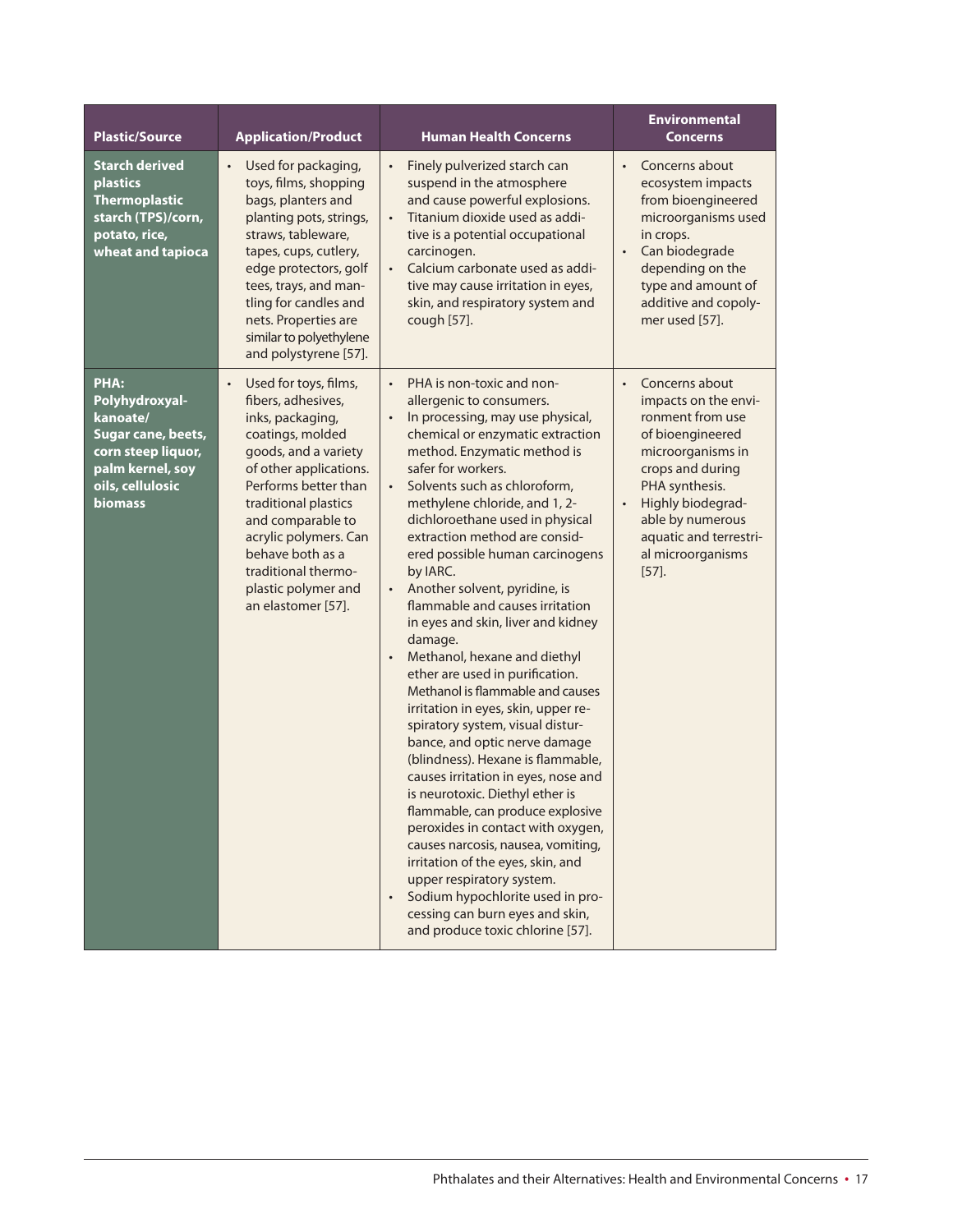| <b>Plastic/Source</b>                                                                                                                                              | <b>Application/Product</b>                                                                                                                                                                                                                                                                                                              | <b>Human Health Concerns</b>                                                                                                                                                                                                                                                                                                                                                                                                                                                                                                                                                                                                                                                                                                                                                                                                                                                                 | <b>Environmental</b><br><b>Concerns</b>                                                                                                                                                                                                                                                                                                                                          |
|--------------------------------------------------------------------------------------------------------------------------------------------------------------------|-----------------------------------------------------------------------------------------------------------------------------------------------------------------------------------------------------------------------------------------------------------------------------------------------------------------------------------------|----------------------------------------------------------------------------------------------------------------------------------------------------------------------------------------------------------------------------------------------------------------------------------------------------------------------------------------------------------------------------------------------------------------------------------------------------------------------------------------------------------------------------------------------------------------------------------------------------------------------------------------------------------------------------------------------------------------------------------------------------------------------------------------------------------------------------------------------------------------------------------------------|----------------------------------------------------------------------------------------------------------------------------------------------------------------------------------------------------------------------------------------------------------------------------------------------------------------------------------------------------------------------------------|
| <b>Urethanes</b><br>Polyol/soy oil/<br>soybean, castor<br>oil, rapeseed,<br>sunflower and<br>linseed                                                               | Used for adhesives,<br>$\bullet$<br>coatings, flexible<br>and rigid foams, and<br>elastomers [57].                                                                                                                                                                                                                                      | Combined with isocyanates<br>$\bullet$<br>(toluene diisocyanate or methy-<br>lene diphenyl isocyanate) to<br>make foam products.<br>Toluene diisocyanate is volatile,<br>and exposure to it can cause<br>severe irritation to mucous mem-<br>branes, euphoria, ataxia, mental<br>aberrations, asthmatic attacks,<br>chest tightness, coughing,<br>breathlessness, inflammation<br>of the bronchitis, and noncardio-<br>genic pulmonary edema [57].<br>Toluene diisocyanate is classified<br>$\bullet$<br>by IARC as a possible human<br>carcinogenic [52].<br>Methylene diphenyl isocyanate<br>can irritate the skin, eyes and<br>respiratory tract. Chronic expo-<br>sure to methylene diphenyl<br>isocyanate can sensitize the skin<br>or respiratory tract, which may<br>lead to asthma [57].                                                                                             | No data found<br>$\bullet$<br>regarding potential<br>environmental<br>effects.                                                                                                                                                                                                                                                                                                   |
| <b>Cellulose</b><br>Cellulose acetate<br>(CA), cellulose<br>acetate propio-<br>nate (CAP) and<br>cellulose acetate<br>butyrate (CAB)/<br>cotton fibers<br>and wood | Used for toys, flexible<br>$\bullet$<br>film substrates for<br>photography, tooth-<br>brush handles, selec-<br>tive filtration, adhesive<br>tapes, cellophane,<br>semi-permeable and<br>sealable films and<br>automotive coatings,<br>appliance cases,<br>steering, pens, con-<br>tainers, eyeglass,<br>frames and sheeting<br>$[57]$ . | Poor fire resistant properties.<br>$\bullet$<br>Corrosive, flammable and toxic<br>chemicals including dichlorine,<br>hydrogen peroxide, carbon<br>disulfide and caustic soda are<br>used in production and can<br>result in worker exposure.<br>Cellulose acetate is made by<br>$\bullet$<br>reacting cellulose fibers with<br>a corrosive mixture of acetic<br>compounds and sulfuric.<br>N-methylmorpholine n-oxide<br>$\bullet$<br>is used in processing cellulose<br>and is classified by the Canadian<br><b>Workplace Hazardous Materials</b><br>Information System as a sensitizer,<br>skin and eye irritant, and may<br>cause chronic toxic effects.<br>N-methylmorpholine n-oxide<br>$\bullet$<br>produces explosive peroxides<br>in contact with oxygen.<br>Triphenyl phosphate, which is<br>$\bullet$<br>used to reduce flammability, is an<br>irritant of the skin and eyes [57]. | <b>Production process</b><br>$\bullet$<br>has relatively high<br>energy and water<br>requirements.<br>The potential for<br>$\ddot{\phantom{0}}$<br>biodegradation of<br>cellulose acetate<br>may be affected by<br>the number of ether<br>linkages in cellulose<br>backbone.<br>One study showed<br>$\bullet$<br>evidence of com-<br>postability of cellu-<br>lose acetate [57]. |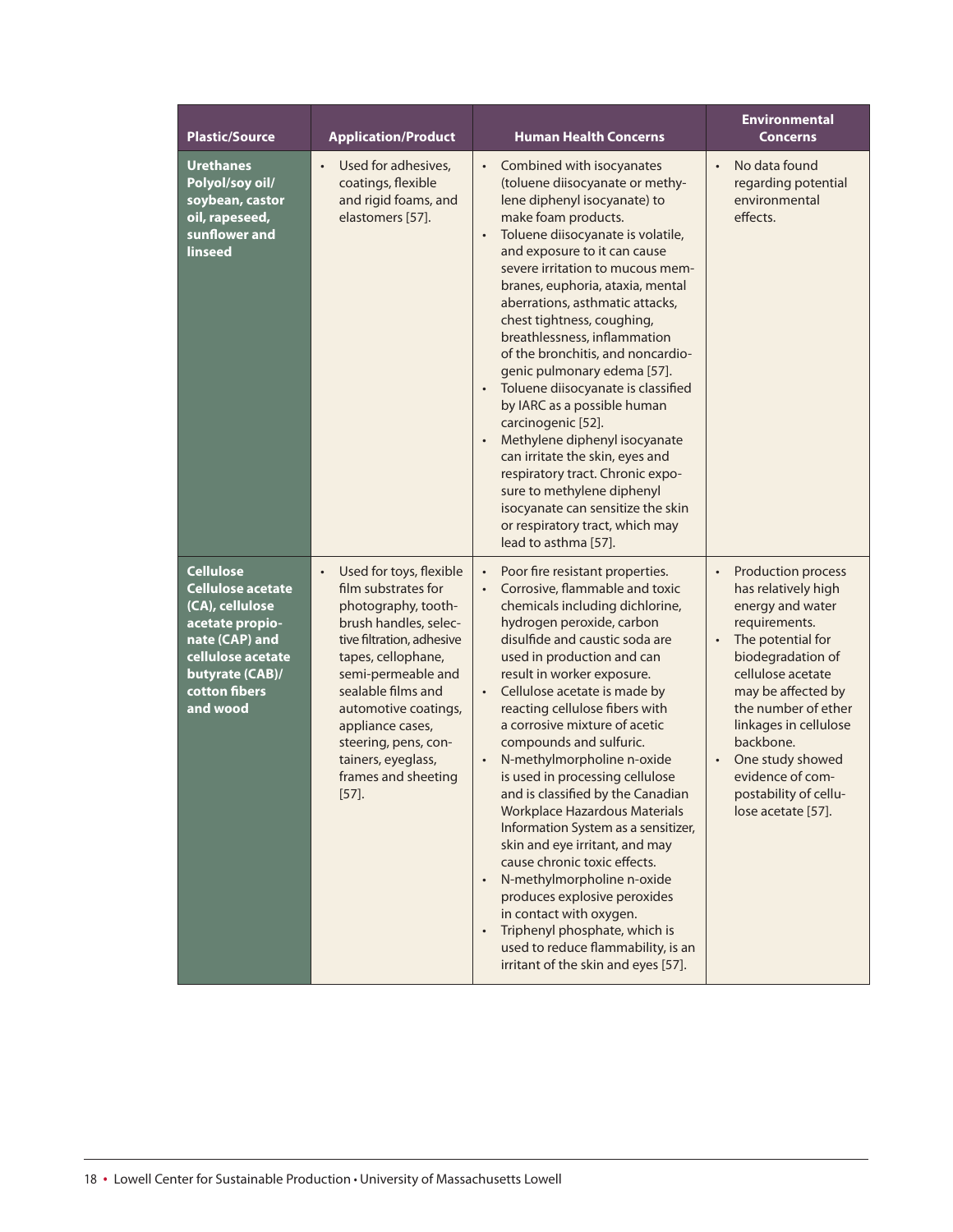| <b>Plastic/Source</b>                                                                                                                                                          | <b>Application/Product</b>                                                                                                                         | <b>Human Health Concerns</b>                                                                                                                                                                                                                                                                                                                                                                                                                                                                                                                                                                                                                                                                                                                                                                                                                                                                                                                                                                                                                                                                     | <b>Environmental</b><br>Concerns                                                                                                                                                                       |
|--------------------------------------------------------------------------------------------------------------------------------------------------------------------------------|----------------------------------------------------------------------------------------------------------------------------------------------------|--------------------------------------------------------------------------------------------------------------------------------------------------------------------------------------------------------------------------------------------------------------------------------------------------------------------------------------------------------------------------------------------------------------------------------------------------------------------------------------------------------------------------------------------------------------------------------------------------------------------------------------------------------------------------------------------------------------------------------------------------------------------------------------------------------------------------------------------------------------------------------------------------------------------------------------------------------------------------------------------------------------------------------------------------------------------------------------------------|--------------------------------------------------------------------------------------------------------------------------------------------------------------------------------------------------------|
| <b>Poly(trimethylene</b><br>terephthalate)<br>(PTT)/sugar<br>from corn with<br>terephthalic<br>acid (PTA) or<br>dimethyl tere-<br>phthalate (DMT)<br>derived from<br>petroleum | Used in fibers for<br>$\bullet$<br>textiles, carpets and<br>apparel. Can be used<br>in packaging and as<br>a substitute product<br>for nylon [57]. | Made by reacting genetically<br>$\bullet$<br>modified sugar from corn with<br>terephthalic acid or dimethyl<br>terephtalate derived from<br>petroleum.<br>Methanol, which could be<br>$\bullet$<br>used in esterification of dimethyl<br>terephtalate, is flammable, and<br>may cause skin to become dry<br>and crack. Inhalation and skin<br>absorption of methanol can<br>irritate the mucous membrane<br>and affect the nervous system,<br>particularly the optic nerve.<br>Terephthalic acid is a suspected<br>$\bullet$<br>neurotoxicant. Accidental dermal<br>contact with dimethyl terephta-<br>late is of concern due to the<br>possibility of burns from molten<br>liquid.<br>Acrolein and allyl alcohol fumes<br>might be produced in small<br>amounts during processing.<br>Breathing large amounts of acro-<br>lein may damage the lungs and<br>could cause death. Breathing<br>small amounts of acrolein may<br>cause eye watering and burning<br>of the nose and throat and a<br>decreased breathing rate (these<br>acute effects usually disappear<br>after exposure stops) [57]. | Biodegradable [57].<br>$\bullet$                                                                                                                                                                       |
| <b>Lignin/Plants</b><br>and Wood                                                                                                                                               | Used as filler in ther-<br>$\bullet$<br>moplastics, thermo-<br>sets and rubbers. Can<br>be converted into<br>carbon fibers [57].                   | Produced as a byproduct of<br>$\bullet$<br>the Kraft process and requires<br>harsh chemical treatment.<br>Workers can be exposed to<br>corrosive, flammable and toxic<br>chemicals including dichlorine,<br>hydrogen peroxide, carbon disul-<br>fide and caustic soda that are<br>used in production.<br>Kraft lignin is non toxic and<br>approved for food and food pack-<br>aging applications according to<br>FDA regulations [57].                                                                                                                                                                                                                                                                                                                                                                                                                                                                                                                                                                                                                                                           | <b>Production process</b><br>$\bullet$<br>has relatively high<br>energy and water<br>requirements.<br><b>Biodegradation is</b><br>$\bullet$<br>lower than cellulose.<br>Compostable [57].<br>$\bullet$ |
| Natural fiber-<br>reinforced<br>composites<br>(kenaf, hemp,<br>ramie, flax, sisal<br>henequen, jute,<br>pineapple leaf)                                                        | Can be used for<br>$\bullet$<br>reinforcing starch<br>and protein based<br>composites [57].                                                        | Potential for toxic exposures<br>$\bullet$<br>to workers from corrosive and<br>toxic chemicals including dichlo-<br>rine, hydrogen peroxide, carbon<br>disulfide and caustic soda used<br>in production.<br>Can also be obtained by biologi-<br>cal methods by using enzymes,<br>bacteria and water [57].                                                                                                                                                                                                                                                                                                                                                                                                                                                                                                                                                                                                                                                                                                                                                                                        | Production has high<br>energy and water<br>requirements.<br>Biodegradable and<br>compostable [57].                                                                                                     |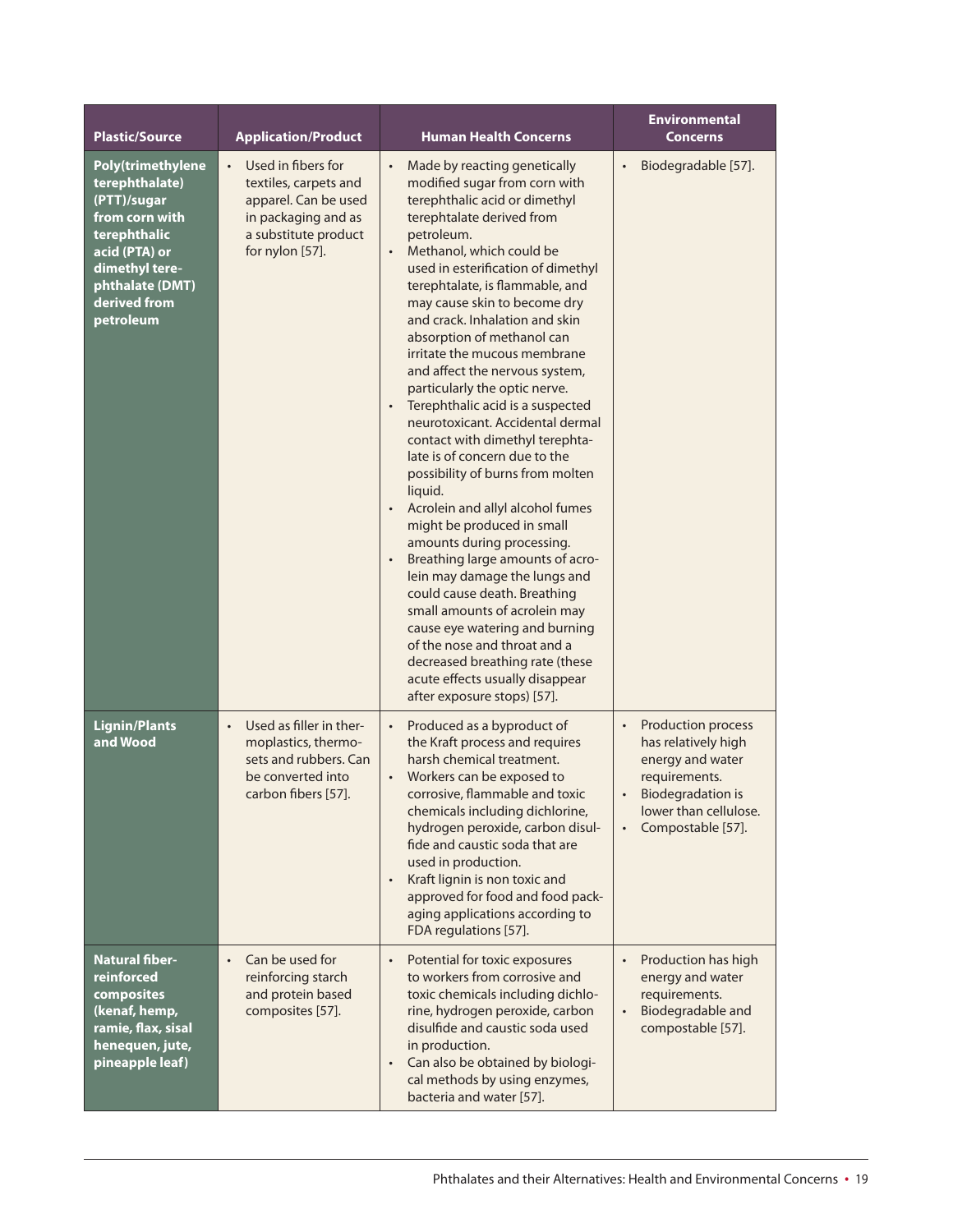| <b>Plastic/Source</b>                                                                                                                         | <b>Application/Product</b>                                                                                                                                                                                                                                                                                                      | <b>Human Health Concerns</b>                                                                                                                                                                                                                                                                                                                                                                                                | <b>Environmental</b><br><b>Concerns</b>                                                                                                                                        |
|-----------------------------------------------------------------------------------------------------------------------------------------------|---------------------------------------------------------------------------------------------------------------------------------------------------------------------------------------------------------------------------------------------------------------------------------------------------------------------------------|-----------------------------------------------------------------------------------------------------------------------------------------------------------------------------------------------------------------------------------------------------------------------------------------------------------------------------------------------------------------------------------------------------------------------------|--------------------------------------------------------------------------------------------------------------------------------------------------------------------------------|
| <b>Cellulose</b><br>nano-composites<br>(obtained by<br>chemical treat-<br>ments and steam<br>explosion of<br>cellulose starting<br>materials) |                                                                                                                                                                                                                                                                                                                                 | Concern about unknown human<br>$\bullet$<br>health impacts of nanoparticles.<br>Potential for toxic exposures to<br>$\bullet$<br>workers from corrosive, flamma-<br>ble and toxic chemicals including<br>dichlorine, hydrogen peroxide,<br>carbon disulfide and caustic soda<br>used in production [57].                                                                                                                    | Concern about un-<br>known environmen-<br>tal effects of<br>nanoparticles.<br>Production process<br>$\bullet$<br>has relatively high<br>energy and water<br>requirements [57]. |
| Polysaccharide<br>nanocomposites                                                                                                              |                                                                                                                                                                                                                                                                                                                                 | Concern about unknown human<br>health impacts of nanoparticles<br>$[57]$ .                                                                                                                                                                                                                                                                                                                                                  | $\bullet$<br>Air, water and soil<br>emissions need to<br>be addressed [57].                                                                                                    |
| Soy protein                                                                                                                                   | Can be used to<br>$\bullet$<br>make foams.<br><b>Application limited</b><br>$\bullet$<br>due to low strength<br>and hydrophilicity.<br>Soyplus <sup>™</sup> has been<br>$\bullet$<br>used for toys, garden<br>supplies, food ser-<br>vice items, industrial<br>packaging, mulch,<br>golf tees and build-<br>ing materials [57]. | Production involves the use of<br>$\bullet$<br>alcohol or volatile solvent, alka-<br>line and acid substances, and<br>formaldehyde or glutaraldehyde<br>$[57]$ .<br>Formaldehyde is a known human<br>$\bullet$<br>carcinogen according to IARC [52].<br>Chronic exposure to glutaralde-<br>hyde causes skin sensitivity resulting<br>in dermatitis, and irritation of the<br>eyes and nose and occupational<br>asthma [57]. | Biodegradable and<br>$\bullet$<br>compostable [57].                                                                                                                            |
| <b>Corn zein</b>                                                                                                                              | Used for films,<br>$\bullet$<br>lacquers, varnishes,<br>adhesives, textile<br>fibers and molded<br>plastic objects.<br>Hot press molding<br>$\bullet$<br>mechanical properties<br>of corn gluten-based<br>materials are similar<br>to PVC [57].                                                                                 | Production involves the use<br>$\bullet$<br>of alcohol or volatile solvents,<br>alkaline and acid substances, and<br>formaldehyde or glutaraldehyde<br>as crosslinker [57].<br>Formaldehyde is a known human<br>carcinogen [52].<br>Chronic exposure to glutaralde-<br>hyde may cause dermatitis, and<br>irritation of the eyes and nose as<br>well as occupational asthma [57].                                            | Biodegradable and<br>$\bullet$<br>compostable [57].                                                                                                                            |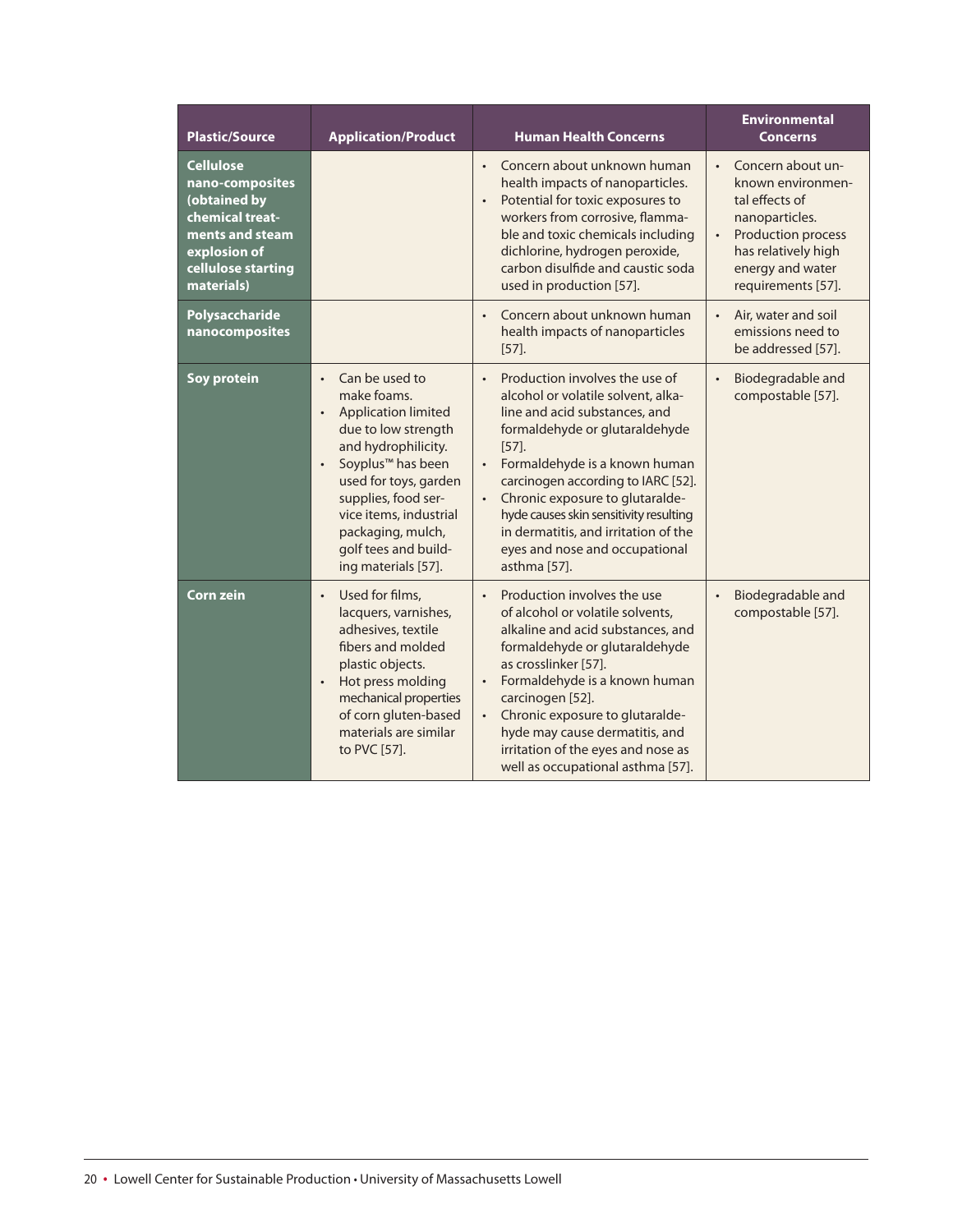### **REFERENCES**

- 1 Schierow, L., & Lee, M. M. (2008). Congressional Research Service Report RL34572: Phthalates in Plastics and Possible Human Health Effects. Available at *www.policyarchive.org/handle/10207/bitstreams/19121.pdf*
- 2 The Federal Environment Agency (Germany). (2007). Phthalates – Useful Plasticizers with Undesired Properties. Available at *www.umweltbundesamt.de/uba-info-presse-e/ hintergrund/phthalate\_e.pdf*
- 3 Babich, M.A. (1998). The Risk of Chronic Toxicity Associated with Exposure to Diisononyl Phthalate (DINP) in Children's Products. U.S. Consumer Product Safety Commission. Available at *www.cpsc.gov/ phth/risk.pdf*
- 4 Wargo, J., Cullen M. R., & Taylor H. S. (2008). Plastics that may be Harmful to Children and Reproductive Health. Environment & Human Health, Inc. (EHHI). Available at *www.ehhi.org/reports/plastics/ehhi\_ plastics\_report\_2008.pdf*
- 5 Scientific Committee on Toxicity, Ecotoxicity and the Environment (CSTEE). (2004). Opinion on the Risk Assessment for Acetyl Tributyl Citrate (ATBC) Plasticizer Used in Children's Toys. European Commission Health and Consumer Protection Directorate C (Public Health and Risk Assessment). Available at *http://ec.europa.eu/ health/ph\_risk/committees/sct/documents/ out222\_en.pdf*
- 6 Tickner, J. (1999). A Review of the Availability of Plastic Substitutes for Soft PVC in Toys. Department of Work Environment, University of Massachusetts at Lowell. Available at *www.pvcinformation.org/assets/ pdf/PlasticSubstitutesPVCtoys\_Tickner.pdf*
- 7 Agency for Toxic Substances and Disease Registry (ATSDR). (2002). Division of Toxicology ToxFAQs: Di (2-ethylhexyl) Phthalate (DEHP). Available at *www.atsdr.cdc.gov/tfacts9.pdf*
- 8 European Chemical Agency (ECHA). Annex XV Dossier: Proposal for Identification of Bis (2-ethylhexyl) Phthalate DEHP as a CMR According to Article 57 (a), (b), and/or (c). Available at *http://echa.europa.eu/ doc/consultations/svhc/svhc\_axvrep\_sweden\_cmr\_dehp\_ 20083006.pdf*
- 9 European Chemical Agency (ECHA). Annex XV Dossier: Proposal for Identification of Dibutyl Phthalate as a CMR According to Article 57 (c). Available at *http://echa.europa.eu/doc/consultations/svhc/svhc\_axvrep\_ austria\_cmr\_dbp\_20083006.pdf*
- 10 National Toxicology Program, Center for the Evaluation of Risks to Human Reproduction (NTP-CERHR). (2000). Monograph on the Potential Human Reproductive and Developmental Effects of Di-*n*-Butyl Phthalate (DBP). Available at *http://cerhr.niehs.nih.gov/chemicals/ phthalates/dbp/DBP\_Monograph\_Final.pdf*
- 11 Tickner, J., Schettler, T., Guidotti, T., McCally, M., & Rossi, M. (2001). Health Risks Posed by Use of Di-2- Ethylhexyl Phthalate (DEHP) in PVC Medical Devices: A Critical Review. *American Journal of Industrial Medicine*, 39: 100-111.
- 12 European Chemical Agency (ECHA). Annex XV Dossier: Proposal for Identification of Benzyl Butyl Phthalate as a CMR According to Article 57 (c). Available at *http://echa.europa.eu/doc/consultations/svhc/ svhc\_axvrep\_austria\_cmr\_bbp\_20083006.pdf*
- 13 European Commission Joint Research Centre, Institute for Health and Consumer Protection. Summary Risk Assessment Report: 1, 2-Benzenedicarboxylic Acid, Di-C8-10-Branched Alkyl Esters, C9-Rich and Di-isononyl Phthalate (DINP). Available at *http://ecb. jrc.it/Documents/Existing-Chemicals/RISK\_ASSESSMENT/ SUMMARY/dinpsum046.pdf*
- 14 Johnson, W. Jr. (2002). Final Report on the Safety Assessment of Acetyl Triethyl Citrate, Acetyl Tributyl Citrate, Acetyl Trihexyl Citrate, and Acetyl Trioctyl Citrate. *International Journal on Toxicology*, 21: 1-17.
- 15 U.S. EPA High Production Volume (HPV) Chemicals Challenge Program. (2003). Assessment of Data Availability and Test Plan for Acetyl Tributyl Citrate (ATBC). Available at *www.epa.gov/HPV/pubs/summaries/acetlcit/ c15025tp.pdf*
- 16 Nara, K., Nishiyama, K., Natsugari, H., Takeshita, A., and Hideyo Takahashi. 2009. Leaching of the Plasticizer Acetyl Tributyl Citrate (ATBC) from Plastic Kitchen Wrap. *Journal of Health Sciences*, 55(2): 281-284.
- 17 ChemSystems. (2008). Process Evaluation/Research Program: Development of Non-Phthalate Plasticizers. Available at *www.chemsystems.com/reports/search/docs/ abstracts/0708S4\_abs.pdf*
- 18 Fantoni, L., and Simoneau, C. 2003. European Survey of Contamination of Homogenized Baby Food by Epoxidized Soybean Oil Migration from Plasticized PVC Gaskets. *Food Additives and Contaminants*, 20(11): 1087-1096.
- 19 European Commission Directorate General Enterprise. 2000. Final Report: The Availability of Substitutes for Soft PVC Containing Phthalates in Certain Toys and Childcare Articles. Available at *www.rpaltd.co.uk/ documents/phthalates\_000.pdf*
- 20 Dalgaard, M., et al. (2003). Di (2-ehtylhexyl) adipate (DEHA) Induced Develomental Toxicity but Not Antiandrogenic Effects in Pre- and Postnatally Exposed Wistar Rats. *Reproductive Toxicology*, 17: 163-170.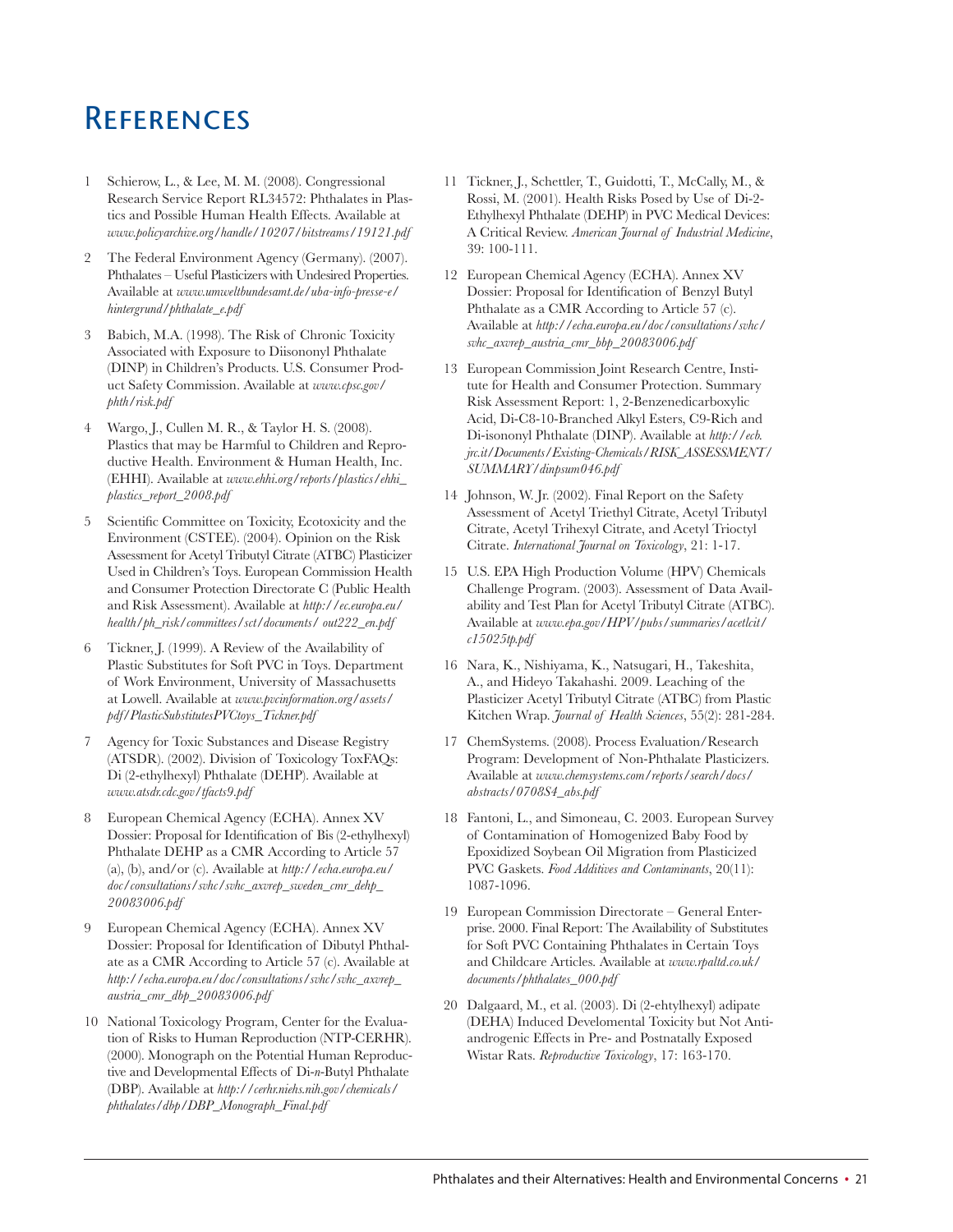- 21 Stuer-Lauridsen, F., Mikkelsen, S., Havelund, S., Birkved M., and Hansen, L. P. 2001. COWI Consulting Engineers and Planners AS, Environmental Project No. 590: Environmental and Health Assessment of Alternatives to Phthalates and to Flexible PVC. Available at *http:// www2.mst.dk/udgiv/Publications/2001/87-7944-407-5/ pdf/87-7944-408-3.pdf*
- 22 U.S. Consumer Product Safety Commission. (2010). Review of Exposure and Toxicity Data for Phthalate Substitutes: Di-isononyl-cyclohexane-1, 2-dicarboxylate (DINCH). Available at *www.cpsc.gov/about/cpsia/ phthalsub.pdf*
- 23 Carolina International Sales Co., Inc (CISCO). Material Safety Data Sheet (MSDS): Dioctyl Terephthalate. Available at *www.ciscochem.com/msds/files/ Dioctyl\_Terephthalate.pdf*
- 24 Lanxess, Plastic Additives Technical Information: Mesamoll II. Available at *http://techcenter.lanxess.com/ fcc/emea/en/products/datasheet/Mesamoll\_II\_(en).pdf? docId=8158992&gid=8158969&pid=1154*
- 25 U.S. Environmental Protection Agency, Integrated Risk Information System: Di-(2-ethylhexyl) Phthalate (DEHP) (CAS RN 117-81-7). Available at *www.epa. gov/IRIS/subst/0014.htm*
- 26 Danish Environmental Protection Agency, An Outstanding Alternative to Phthalates: Danisco, Grindsted Soft-N-Safe. Available at *www.mst.dk/English/Focus\_ areas/LivingWithChemicals/PhthalatesAlternative/*
- 27 Danisco, Grindsted Soft-N-Safe: The Sustainable Plasticizer for PVC. Available at *www.danisco-softnsafe. com/link\_3.pdf*
- 28 U.S. National Library of Medicine, Toxicology Data Network (TOXNET), Hazardous Substances Data Bank: Di-(2-ethylhexyl) Phthalate (DEHP). Available at *http://toxnet.nlm.nih.gov/*
- 29 U.S. National Library of Medicine, Toxicology Data Network (TOXNET), Hazardous Substances Data Bank: Di-n-Octyl Phthalate (DnOP). Available at *http://toxnet.nlm.nih.gov/*
- 30 U.S. National Library of Medicine, Toxicology Data Network (TOXNET), Hazardous Substances Data Bank: Diisodecyl Phthalate (DIDP). Available at *http://toxnet.nlm.nih.gov/*
- 31 U.S. National Library of Medicine, Toxicology Data Network (TOXNET), Hazardous Substances Data Bank: Benzyl butyl Phthalate (BBP). Available at *http://toxnet.nlm.nih.gov/*
- 32 U.S. National Library of Medicine, Toxicology Data Network (TOXNET), Hazardous Substances Data Bank: Dioctyl Terephthalate. Available at *http://toxnet.nlm.nih.gov/*
- 33 Lanxess, Masamoll II Environmental Assessment: Food Contact Notification. Available at *www.fda.gov/downloads/ Food/FoodIngredientsPackaging/FoodContactSubstancesFCS/ UCM143447.pdf*
- 34 Wadey, B.L. (2003). An Innovative plasticizer for Sensitive Application. *Journal of Vinyl and Additive Technology*, 9(4): 172-176.
- 35 U.S. National Library of Medicine, Toxicology Data Network (TOXNET), Hazardous Substances Data Bank: Ethylene Vinyl Acetate. Available at *http://toxnet.nlm.nih.gov/*
- 36 U.S. National Library of Medicine, Toxicology Data Network (TOXNET), Hazardous Substances Data Bank: Polyolefin. Available at *http://toxnet.nlm.nih.gov/*
- 37 U.S. National Library of Medicine, Toxicology Data Network (TOXNET), Hazardous Substances Data Bank: O-Toluene Sulfonamide. Available at *http://toxnet.nlm.nih.gov/*
- 38 U.S. National Library of Medicine, Toxicology Data Network (TOXNET), Hazardous Substances Data Bank: Dioctyl Sebacate. Available at *http://toxnet.nlm.nih.gov/*
- 39 Eastman, Eastman 168 Plasticizer for Vinyl Plastisols and Vinyl Compounds. Available at *www.eastman.com/ Literature\_Center/L/L218.pdf*
- 40 Scientific Committee on Emerging and Newly Identified Health Risks (SCENIHR). (2007). Preliminary Report on the Safety of Medical Devices Containing DEHP Plasticized PVC or Other Plasticizers on Neonates and Other Groups Possibly at Risk. European Commission Health and Consumer Protection Directorate-General. Available at *http://ec.europa.eu/health/ ph\_risk/committees/04\_scenihr/docs/scenihr\_o\_008.pdf*
- 41 Choi, J. and Kwak, S. Y. (2007). Hyperbranched Poly (-Caprolactone) as a Non-Migrating Alternative Plasticizer for Phthalates in Flexible PVC. *Environmental Science and Technology*, 41: 3763-3768.
- 42 National Toxicology Program, Center for the Evaluation of Risks to Human Reproduction (NTP-CERHR). (2000). Expert Panel Report on Di-isodecyl Phthalate. U.S. Department of Health and Human Services. Available at *http://cerhr.niehs.nih.gov/chemicals/phthalates/ didp/DIDP-final-inprog.PDF*
- 43 Center for Health, Environment & Justice (CHEJ). (2009). Back-to-School Guide to PVC-Free School Supplies. Available at *www.chej.org/publications/PVCGuide/ PVCFree.pdf*
- 44 U.S. Consumer Product Safety Commission, Consumer Product Safety Improvement Act, Section 108: Products Containing Certain Phthalates. Available at *www.cpsc. gov/ABOUT/Cpsia/faq/108faq.html#products*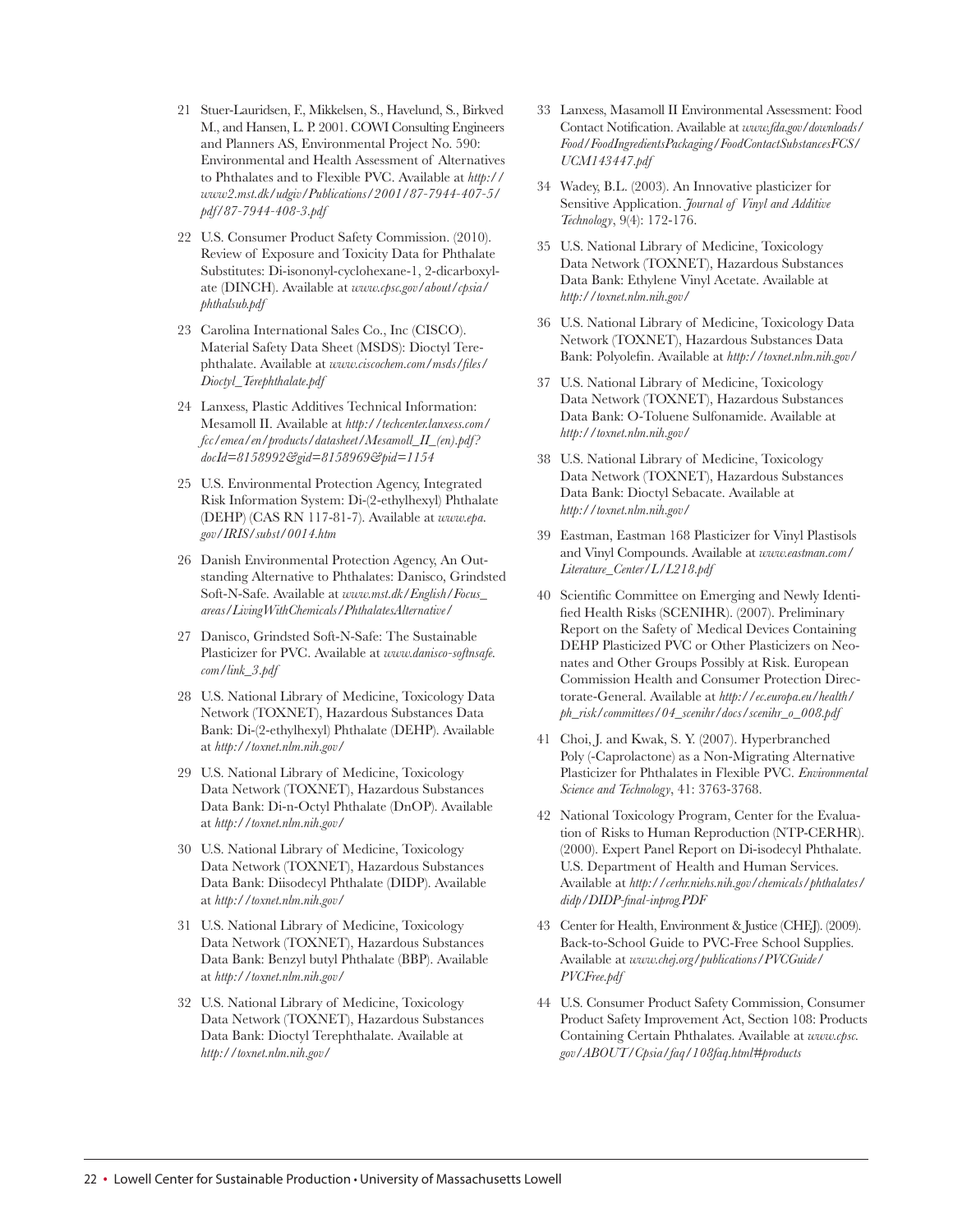- 45 Barrett, J. R. (2005). Chemical Exposures: The Ugly Side of Beauty Products. *Environmental Health Perspectives*, 13(1): A24.
- 46 U.S. Food and Drug Administration (FDA). (2008). Phthalates and Cosmetics Products. U.S. Department of Health and Human Services. Available at *www.fda.gov/ Cosmetics/ProductandIngredientSafety/SelectedCosmeticIngredients/ ucm128250.htm*
- 47 Cain, W. S., Wijk, R. A., Jalowayski, A. A., Caminha, G. P., and Schmidt, R. (2005). Odor and Chemesthesis From Brief Exposures to TXIB. *Indoor Air*, 15: 445–457.
- 48 Eastman, Eastman TXIB Plasticizer in Toys. Available at *www.eastman.com/Literature\_Center/L/L225.pdf*
- 49 Alvarez, C., Edwards, S. (2008). Draft Report: The Potential for Use of Biobased Plastics in Toys and Children's Products.
- 50 U.S. Environmental Protection Agency, Integrated Risk Information System: Butyl Benzyl Phthalate (CAS RN 85-68-7). Available at *www.epa.gov/IRIS/ subst/0293.htm*
- 51 National Toxicology Program, National Institute of Environmental Health Sciences, Antimony Trioxide (CAS # 1309-64-4): Brief Review of Toxicological Literature, July 2005. Available at *http://ntp.niehs. nih.gov/ntp/htdocs/Chem\_Background/ExSumPdf/ Antimonytrioxide.pdf*
- 52 International Agency for Research on Cancer, Monographs on the Evaluation of Carcinogenic Risks to Humans: Complete List of Agents Evaluated and their Classification. Available at *http://monographs.iarc. fr/ENG/Classification/index.php*
- 53 International Programme on Chemical Safety (IPCS). (1996). OECD Screening Information DataSet: Dibutyl Adipate (CAS # 105-99-7). Available at *www.inchem. org/documents/sids/sids/105997.pdf*
- 54 International Programme on Chemical Safety (IPCS). (2005). International Chemical Safety Card (ICSC) 1705: Dibutyl Adipate. Available at *www.inchem.org/ documents/icsc/icsc/eics1705.htm*
- 55 International Programme on Chemical Safety (IPCS). (2001). International Chemical Safety Card (ICSC) 1349: Dibutyl Sebacate. Available at *www.inchem.org/ documents/icsc/icsc/eics1349.htm*
- 56 U.S. National Library of Medicine, Toxicology Data Network (TOXNET), Hazardous Substances Data Bank: Dibutyl Sebacate. Available at *http://toxnet.nlm.nih.gov/*
- 57 Alvarez-Chavez, C. R. (2009).Sustainability of Bio-Polymers: Comparative Analysis of Corn and Potato Based Bio-Polymers (Doctoral Dissertation). University of Massachusetts, Lowell, MA.